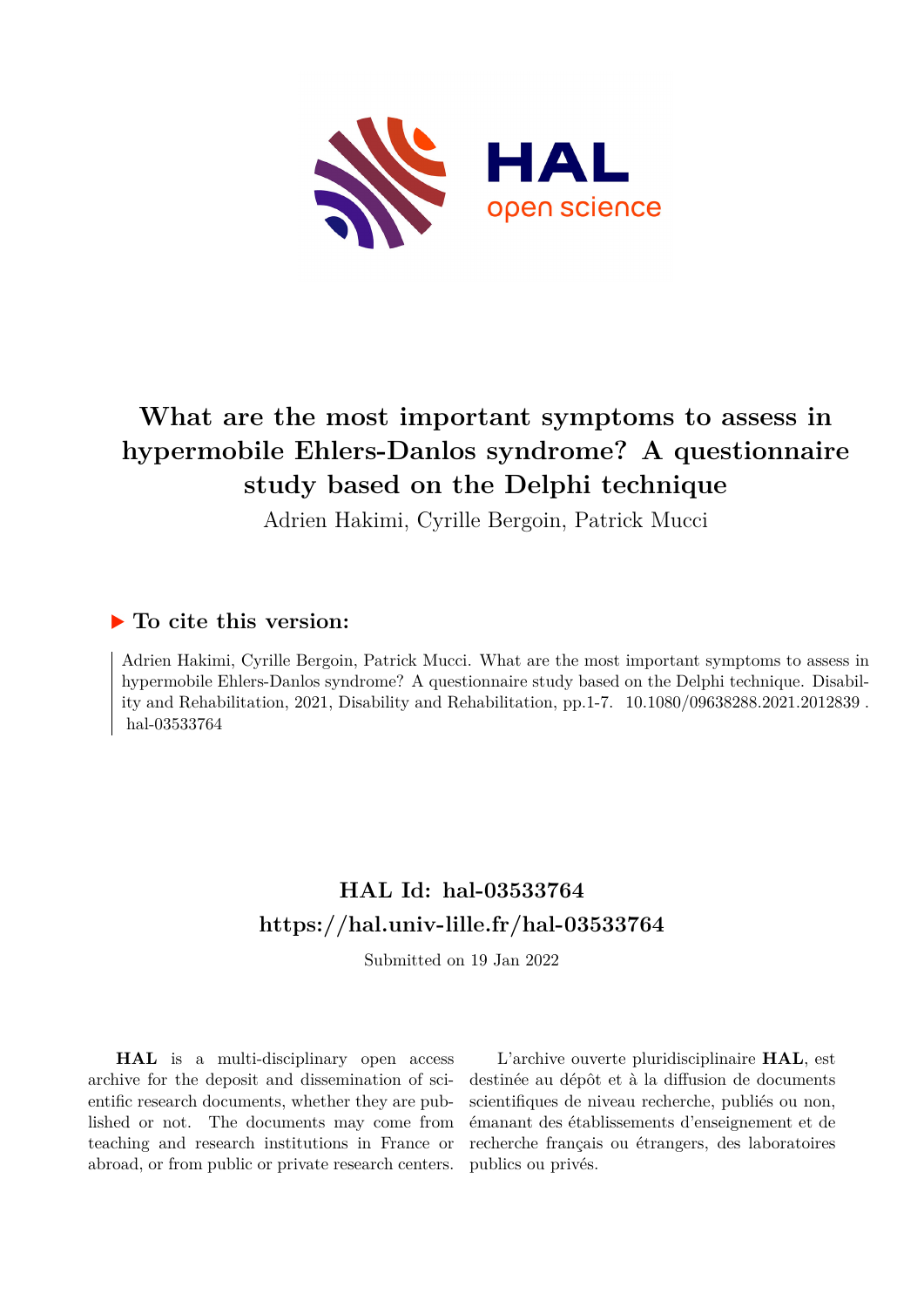*This is an Accepted Manuscript of an article published by Taylor & Francis in Disability and Rehabilitation on 18 December 2021, available online:* 

*[https://www.tandfonline.com/doi/full/10.1080/09638288.2021.2012839.](https://www.tandfonline.com/doi/full/10.1080/09638288.2021.2012839)"*

# **Title: What are the most important symptoms to assess in hypermobile Ehlers-Danlos Syndrome? A questionnaire study based on the Delphi technique.**

# **Authors:**

Adrien Hakimi<sup>1,2</sup>, [https://orcid.org/0000-0003-2595-9819.](https://orcid.org/0000-0003-2595-9819) Cyrille Bergoin<sup>2,3\*</sup>, <https://orcid.org/0000-0001-6581-1056> Patrick Mucci<sup>1\*</sup>, <https://orcid.org/0000-0001-6703-1600>

<sup>1</sup> Univ. Lille, Univ. Artois, Univ. Littoral Côte d'Opale, ULR 7369 - URePSSS - Unité de Recherche Pluridisciplinaire Sport Santé Société, F-59000 Lille, France.

<sup>2</sup>Clinique de la Mitterie, Lomme, France.

<sup>3</sup> Cabinet de pneumologie, Tourcoing, France.

\* Dr. Cyrille Bergoin and Prof. Patrick Mucci contributed equally to this paper.

# **Corresponding author:**

Adrien Hakimi URePSSS, Eurasport, 413, avenue Eugène Avinée, 59120 Loos, France. [adrien.hakimi.etu@univ-lille.fr](mailto:adrien.hakimi.etu@univ-lille.fr)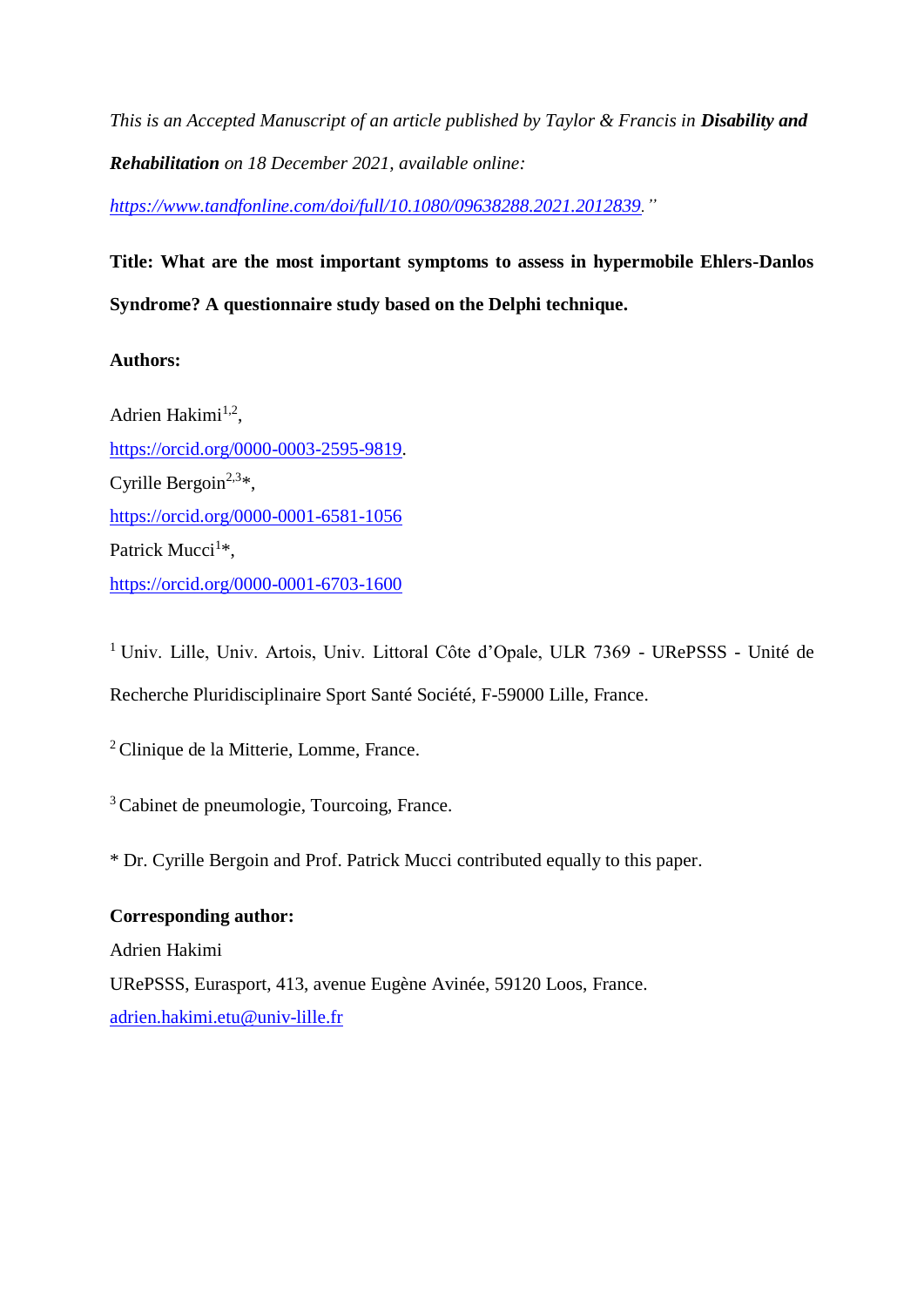#### **Abstract:**

**Purpose:** This study aims to determine from questionnaires, submitted to patients with Ehlers-Danlos Syndromes hypermobile type (hEDS), what symptoms they perceive as having the most impact on their well-being and, according to them, what symptoms should be assessed.

**Materials and method:** Three rounds of online questionnaires were conducted following the Delphi method. The first round allowed us to obtain the most important symptoms to assess according to the patients. The second and third round aimed at ranking the categories according to their order of importance. Establishment of a consensus was evaluated using a Kendall's coefficient of concordance.

**Results:** A total of 118 responses was analysed for the first round and 87 for the second and the third round. Ten categories were extracted from the first round. Ranking of the ten categories in the second round did not reach consensus ( $W = 0.33$ ,  $p < 0.001$ ) nor did the four most important categories in the third round ( $W = 0.43$ ,  $p < 0.001$ ). However three categories stand out from ranking: "pain", "fatigue and sleep disorders" and "musculoskeletal disorders".

**Conclusion:** These categories seem to be the most important to assess in patients with hEDS, despite the lack of consensus on this ranking.

**Keywords:** Delphi Technique; Ehlers-Danlos symptoms; Ehlers-Danlos Syndrome; Joint hypermobility; Symptom Assessment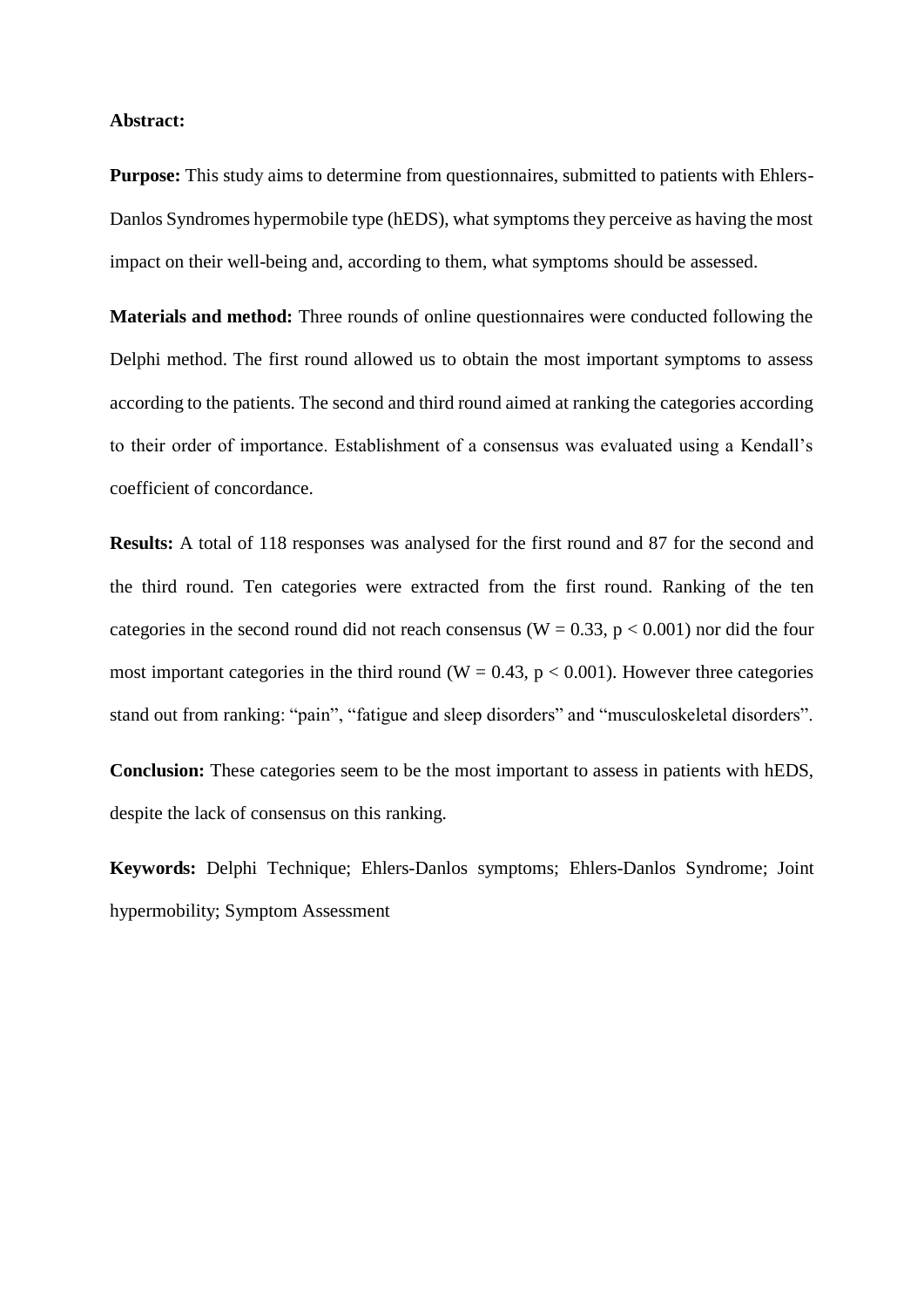# **Introduction**

Ehlers-Danlos Syndromes (EDS) are a group of inherited connective tissue disorders mainly characterized by joint hypermobility, skin hyperextensibility, and tissue fragility [1]. These syndromes present a great clinical and genetic heterogeneity and, since 2017, have been classified in 13 subtypes [1]. The most common is the Ehlers-Danlos syndrome hypermobile type (hEDS) of which the diagnosis remains clinical [1,2].

Several authors have investigated symptoms in EDS through questionnaires or clinical assessments and a wide variety of symptoms have been described, both musculoskeletal and non-musculoskeletal [3–8]. This significant phenotypic variability has led to the use of numerous evaluation tools in EDS research. However, the need for studies with a high level of evidence regarding the management of these patients requires the use of appropriate and common tools in order to make comparison possible [9]. For this reason, it is important to know which symptoms the patients would like to see improved and therefore which ones are the most important to assess.

Most studies focus on the severity or the frequency of these symptoms while few explore the impact of these symptoms on quality of life [5,6]. Some Authors have pointed to the lack of studies on the lived experience of these patients [10]. Elements that are most often highlighted in qualitative studies include lack of understanding on the part of health professionals, restrictions in daily life and social stigma [11–13]. To our knowledge, only one study, including teenagers diagnosed with hEDS, has evaluated the relative importance of symptoms [8]. However, this study did not focus on the symptoms that had to be assessed nor on obtaining consensus based on patients' opinions. A few studies have been conducted, mainly using focus groups, in patients with joint hypermobility syndrome (a condition overlapping with hEDS and now belonging to the hypermobility spectrum disorders) [14,15]. Although one study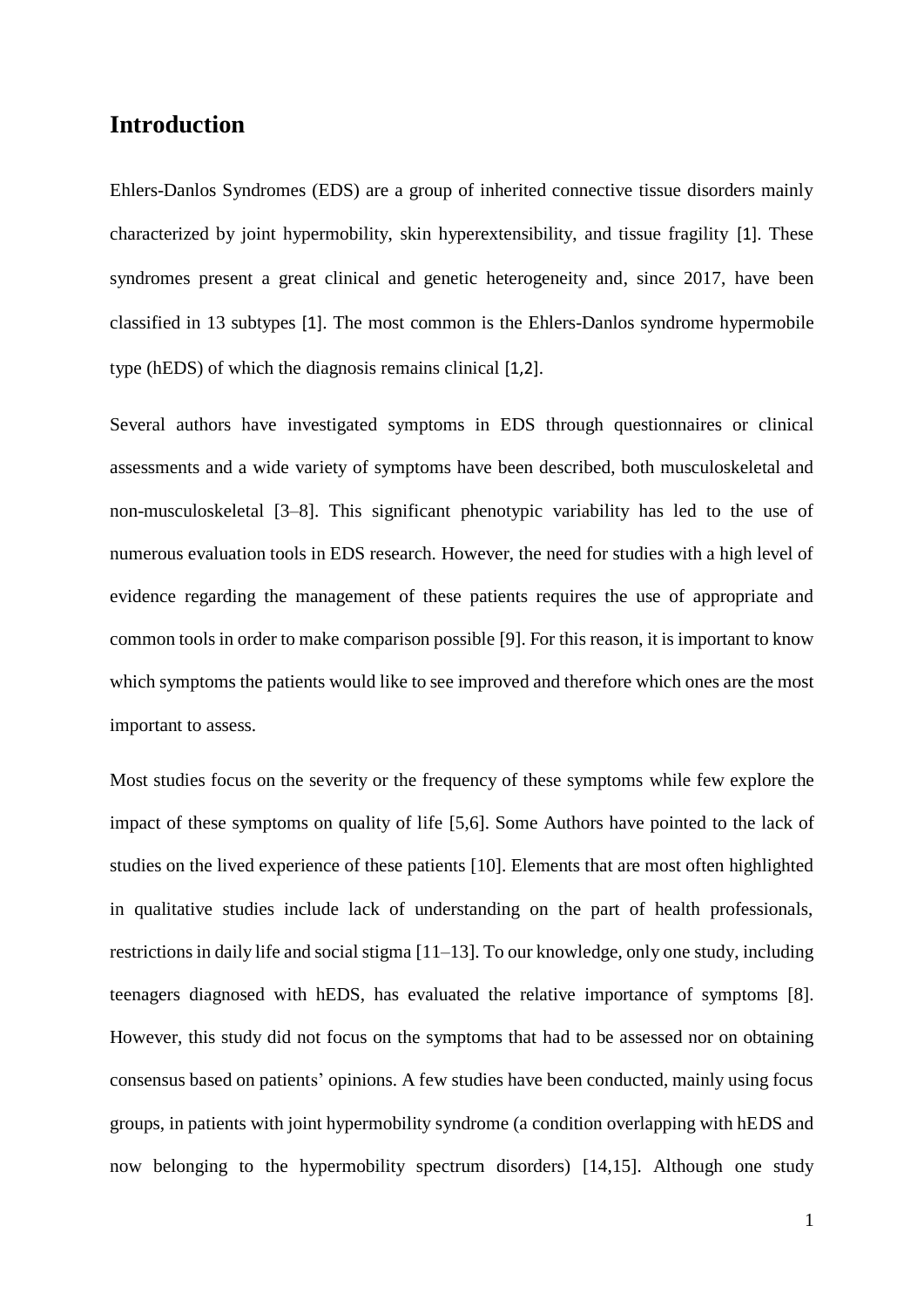established an assessment tool for JHS patients (the Bristol Impact of Hypermobility), the correspondence with the needs of hEDS patients has not been assessed [15].

Such an evaluation could be conducted using the Delphi method. This method aims to get a consensus on experts' opinions on a given topic [16,17]. Usually, researchers send a questionnaire to a group of respondents and then, based on the results, create a new survey for the same respondents [17]. The Delphi technique is commonly used in a wide variety of fields including the health care sciences [18–20].

The aim of this study was to determine from questionnaires submitted to hEDS patients what symptoms they perceive as having the greatest impact on their well-being and, according to them, what symptoms should be assessed.

# **Material and methods**

### *Participants*

Respondents were recruited through a French national EDS patient's association (SED1+) by means of an email distribution to association's members. All participants were Frenchspeaking. Respondents were excluded, based on the answers to the first questionnaire, if they were not diagnosed by a medical doctor or if they did not specify the EDS subtype. Only unique and complete answers were collected. All other patients diagnosed with EDS were included for the first round of analysis.

All participants gave their online informed consent as part of the first questionnaire. The protocol was approved by the Ethics Committee of the University of Lille.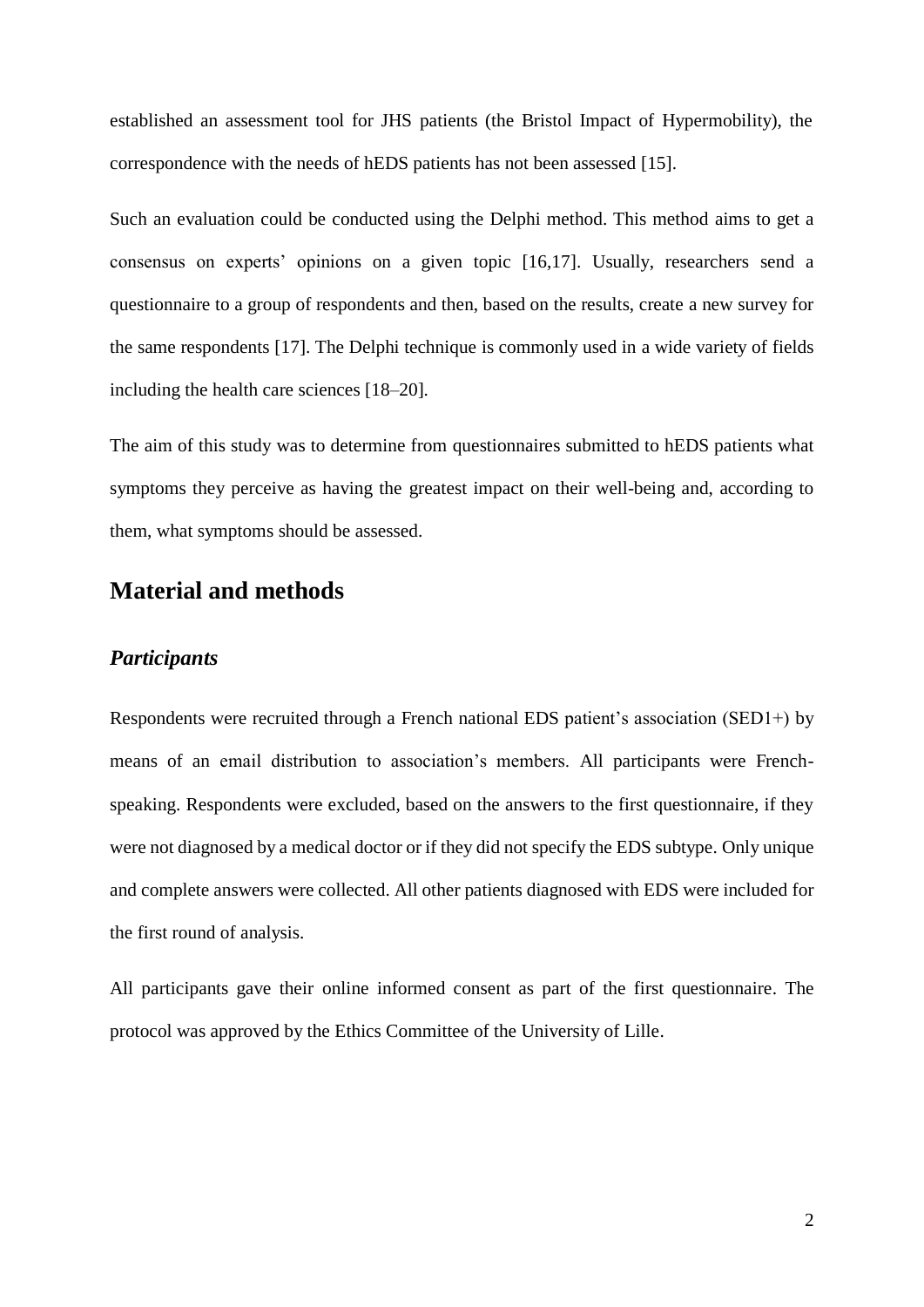## *Study design*

This is a questionnaire study based on the Delphi technique with online questionnaires conducted with the LimeSurvey software [21].

The Delphi technique aims to get a consensus on experts' opinions on a given topic [16,17]. For our purpose, the experts are patients with an EDS, and the topic is the determination of the main symptoms that influence their health and which should therefore be assessed.

The study was organized into three rounds, each of which involved a new questionnaire. The first round included the online informed consent, the collection of the e-mail address for further rounds, questions about demographical data, inclusion and exclusion criteria and the main question about symptoms. This round is conducted in order to determine the symptom categories which will be used in the following rounds. After analysis and determination of the symptom categories, the second round consists of having the patients rank the categories obtained during the first round. At the end of this second round, global concordance is calculated in order to see if there is a consensus. If the concordance rate is too low, the least important categories (based on the ranking by participants) are eliminated and a new ordering is proposed with the remaining categories.

### *First round: establishment of categories*

Questions about age and sex were asked on a first questionnaire as well as the following questions (in French) about diagnosis and the main question about symptoms: "Have you been diagnosed with EDS by a medical doctor?"; "Did the diagnosis specify a specific form of EDS, if so which one?"; "How long have you been diagnosed?"; "What are the main symptoms that influence your health and which we should assess?". Respondents also gave their online informed consent and their email address in order to be contacted for the second round.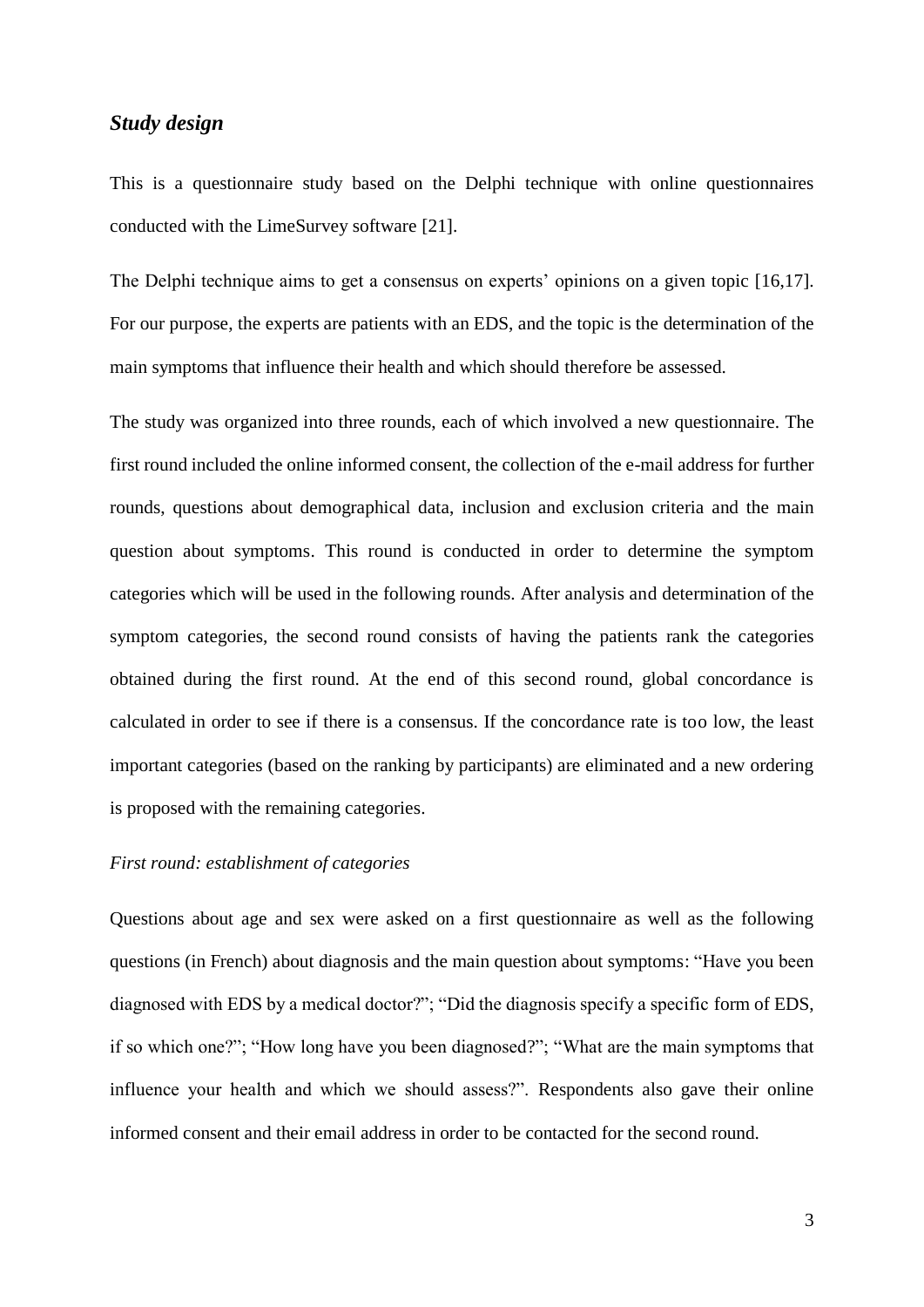After exclusions of respondents who did not fulfil the inclusion and exclusion criteria, the symptom categories from responses at the main question were extracted. For each respondent all symptoms described were noted down. Symptoms were regrouped or separated according to their frequency of appearance in the responses. For example, "headache" was often cited separately from "pain" and these were separated into two distinct categories. The symptom categories were discussed between the authors. They were updated as the responses were collected, and after establishing a first list of categories, the number of responses corresponding to each category were counted. A ranking of symptom categories was established according to their frequency of appearance. The ten most frequent categories were kept for a second round in order to limit the number of possible answers. The demographical and diagnosis-related data were analysed with descriptive statistics in order to define the population.

### *Second round: first ranking*

Once the symptom categories were established, they were sent by email with a request to rank them by importance. Only hEDS participants from the first round were contacted in the second round in order to get a homogeneous population. The other EDS subtypes were excluded.

The ten categories extracted from the first round were presented with a description of what each category contained. For this presentation, categories are listed in an alphabetical order (to avoid response bias) and no information about number of occurrences for each category was given. Participants were asked to rank the categories from the most important to the least important to assess. The question (in French) was, "What are the main symptoms that influence your health and which we should assess? Rank the symptoms from the most important to assess in your opinion to the least important to assess". An additional box allowed participants to make comments.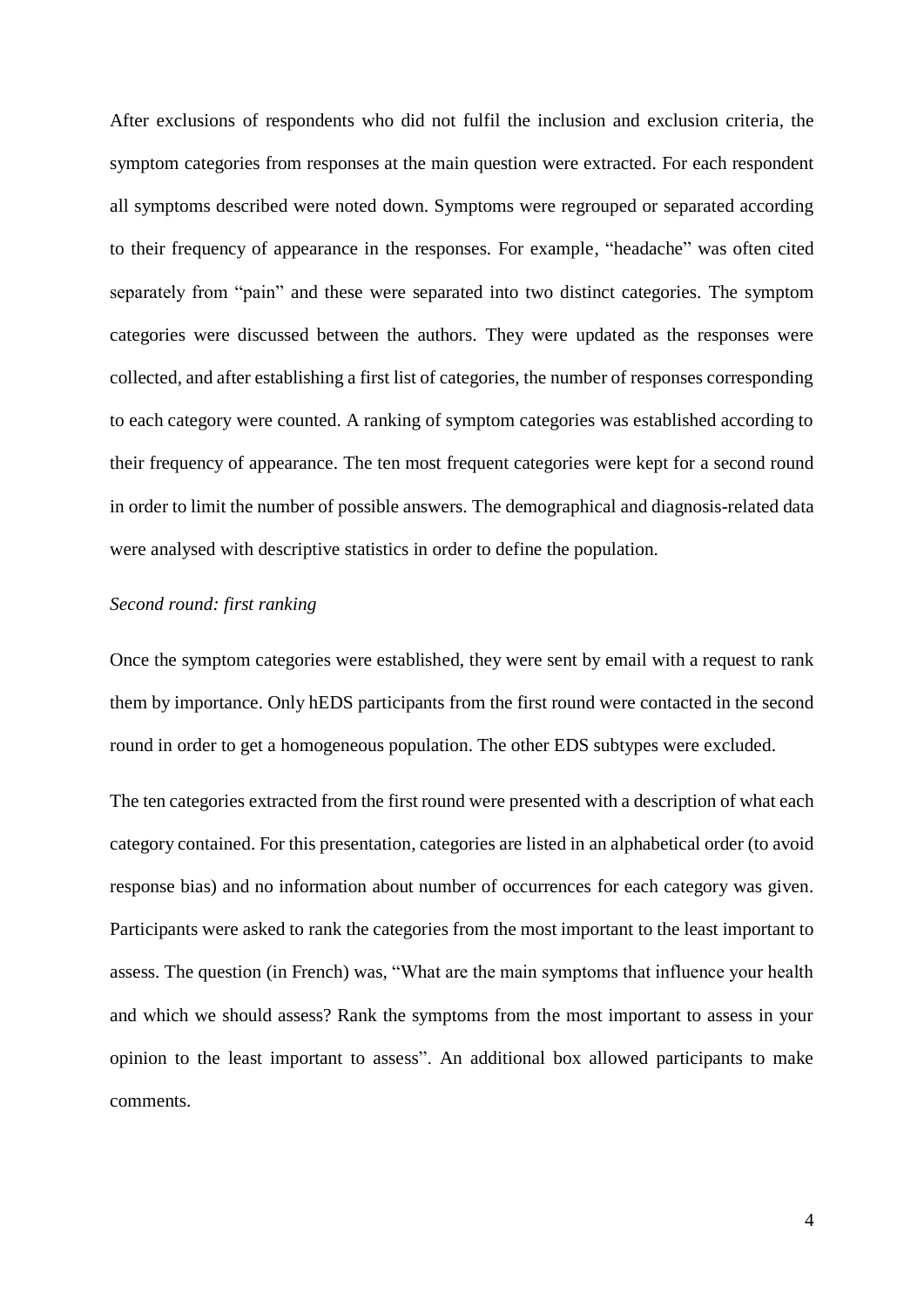For each response, a value was given from 1 (least important) to 10 (most important) for each category according to ranking. The sum and the mean of these values for each category were calculated in order to get the ranking. Concordance was evaluated with R [22] with a Kendall coefficient of concordance test. A consensus was obtained if W≥0.70 and p<0.05. If data didn't match conditions for the consensus, the lowest ranked categories were eliminated and a third round was started similar to the second one with only the remaining categories.

#### *Third round: second ranking*

The third round is launched only if there is no consensus at the end of the second round. It is similar to the second round after elimination of the lowest ranked categories. At the sending of the third round, a return on the results of the second round was made by giving the average ranking of each category so that the participants were aware of the answers of the whole panel. It was decided not to continue to a fourth round.

# **Results**

## *First round: establishment of categories*

A total of 146 responses was collected. Among these, 28 were excluded for the reasons cited above (see figure 1 for more details on exclusions). Of the remaining 118 respondents, 107 (90.7%) were diagnosed hEDS, 8 (6.8%) were diagnosed classical EDS (cEDS), 2 (1.7%) were diagnosed vascular EDS (vEDS) and 1 (0.8%) was diagnosed kyphoscoliotic EDS (kEDS). Demographical data are presented in table 1. The population has a majority of women (94.1%), more than half of whom are between 40 and 60 years old (56.8 %) and the majority had been diagnosed for 1 to 5 years (54.2%).

With the first analysis of open question responses, 16 categories were established. The following changes were made before the second analysis in order to be as consistent as possible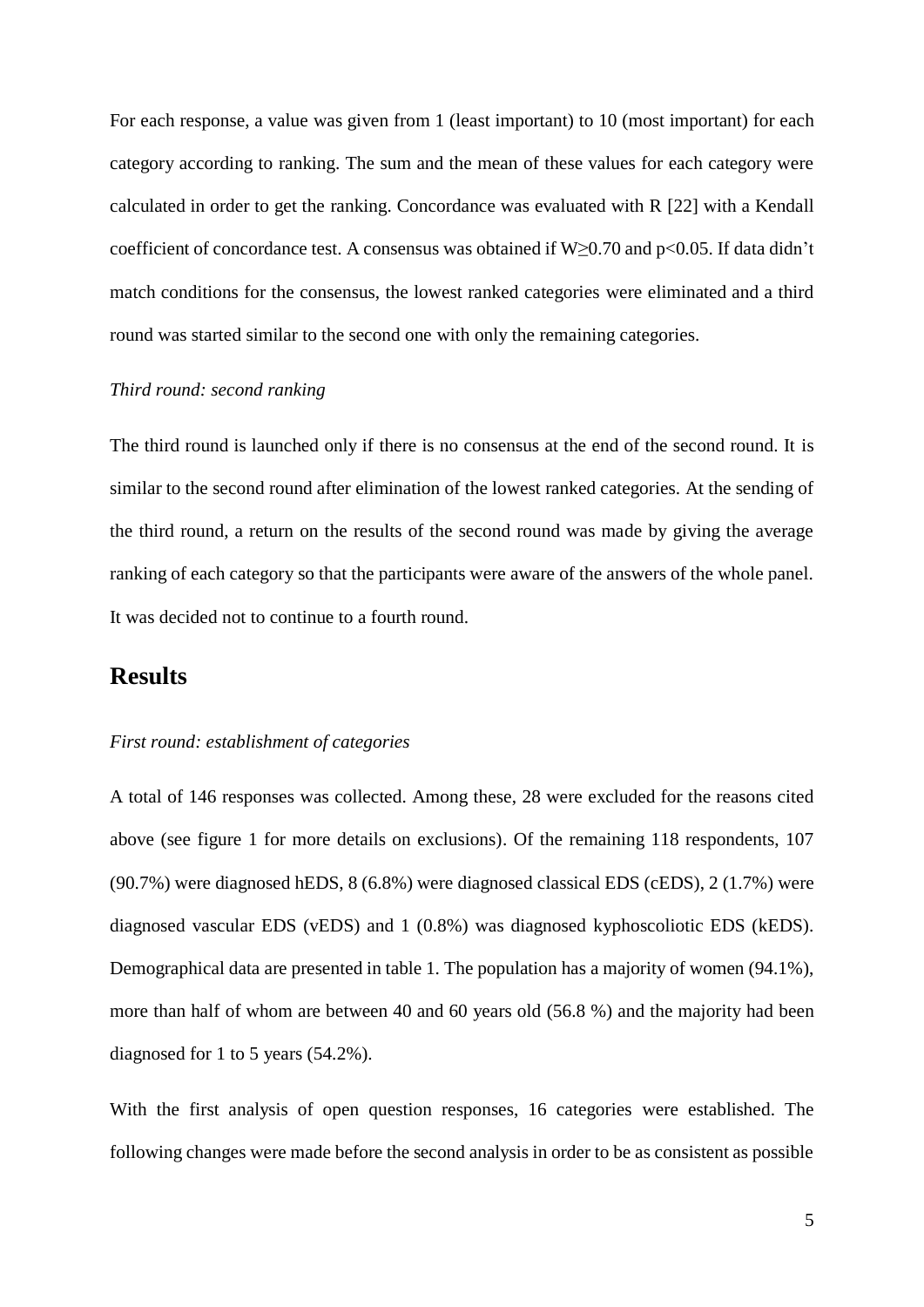with the responses. As described in the Methods section, "headache" was often cited separately from "pain" and this is why headache and pain are classified as two different categories. It was also decided to integrate musculoskeletal pain in the pain category in order to leave only "mechanical" disorders in the musculoskeletal disorders category. In the same way, respiratory disorders were frequently described by the respondents and were dissociated from the cardiological disorders, which in responses relate more to the autonomic disorders. Walking, proprioception and balance disorders have been gathered together as fatigue and sleep disorders.

In order to get a reduced number of categories for the second round, we had to select categories of symptoms according to the frequency of occurrence of these symptoms. Ten categories are identified and described with symptoms reported in table 2. A last group has all the symptoms not included in any category and was not used for the second round. The percentage of citation for each category is presented in figure 2.

#### *Second round: first ranking*

The second round consisted in ranking the categories extracted from the first round according to their order of importance. Only hEDS patients were contacted for this round. Eighty-seven complete responses were collected over the 107 hEDS contacted (81%) (figure 1).

A value of 10 was assigned to the category ranked as most important, and a value of 1 to the category ranked as least important. The ranking of "the main symptoms that influence your health and which we should assess" is presented in figure 3. The categories in order of mean ranking were; pain  $(8.7 \pm 1.7)$ , fatigue and sleep disorders  $(7.7 \pm 2.3)$ , musculoskeletal disorders  $(6.9 \pm 2.4)$ , walking/proprioception/balance  $(5.5 \pm 2.1)$ , gastro-intestinal disorders  $(5.1 \pm 2.4)$ , headaches (4.8  $\pm$  3.0), cognitive disorders (4.7  $\pm$  2.4), autonomic disorders (4.5  $\pm$  2.3), respiratory disorders  $(4.0 \pm 2.5)$  and psychological disorders  $(3.1 \pm 2.4)$ .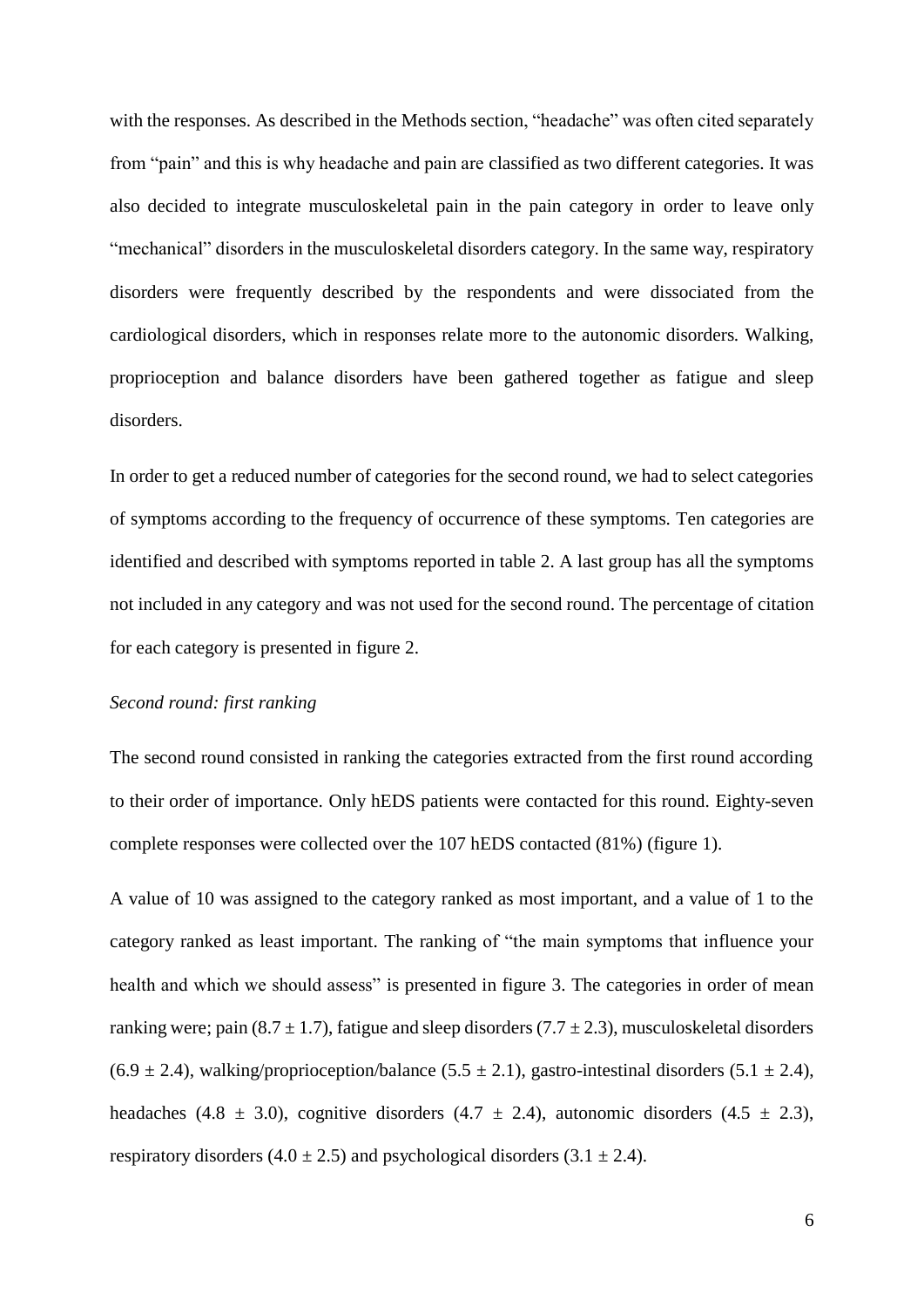Using a Kendall's coefficient of concordance on the data, we found  $W = 0.33$  with  $p < 0.001$ (s=205504,  $\chi^2$ =258, df=9, n=87, N=10). This value is under the cut-off value of 0.7 that would show consensus.

Regarding the mean values for each category and the Kendall's coefficient of concordance, it was decided to keep the four highest ranked categories. Keeping a fifth category (gastrointestinal) was discussed among the authors. It was decided not to keep it for the third round because of the closeness of its mean to the three following categories and the poor value of concordance for this second round.

#### *Third round: second ranking*

As the second round did not lead to a consensus, a third round was conducted keeping only the four categories considered most important. Categories were ranked according to their order of importance. The same respondents as in the second round were contacted (107 hEDS patients). Eighty-seven complete responses were collected (81%) (figure 1).

A value of 4 was assigned to the category ranked as most important, and a value of 1 to the category ranked as least important. The ranking of "the main symptoms that influence your health and which we should assess" is presented in figure 4. The categories in order of mean ranking were; pain (3.5  $\pm$  0.8), fatigue and sleep disorders (2.8  $\pm$  1.0), musculoskeletal disorders  $(2.2 \pm 0.9)$  and walking/proprioception/balance  $(1.5 \pm 0.8)$ .

Using a Kendall's coefficient of concordance on the data, we found  $W = 0.43$  with  $p < 0.001$ (s=16417,  $\chi^2$ =113, df=3, n=87, N=4). This value is under the cut-off value of 0.7 that would show consensus.

# **Discussion**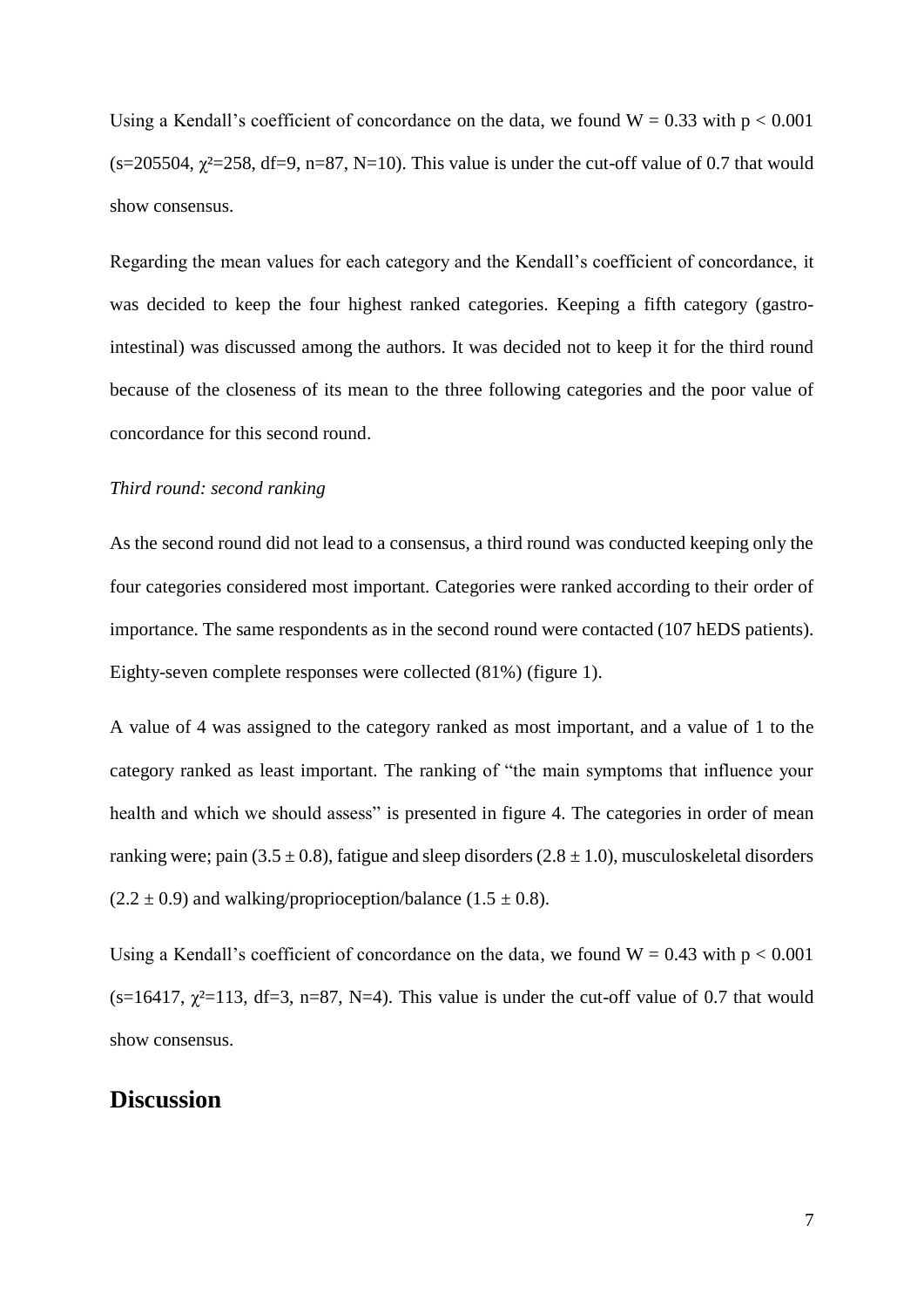The objective of this study was to determine, from a questionnaire submitted to hEDS patients, what symptoms they perceive as having the most impact on their well-being and, according to them, what symptoms have to be assessed. To our knowledge this is the first study focusing on the importance of symptoms for hEDS patients using the Delphi technique in order to reach a consensus.

The responses obtained in the first round are in agreement with the high phenotypic variability of the hEDS [2–5,23]. A large majority cited pain (88.1%) as well as fatigue and sleep disorders (72.0%) spontaneously, making them relatively common characteristics. This was repeated in the following rounds and these two categories, along with the musculoskeletal disorders, stood out in the second round from the other categories. However, consensus about the most important symptoms to assess according to hEDS patients was not reached, despite a third round conducted with only four categories.

The demographic characteristics found in this study are in accordance with other EDS data as there is a predominance of symptoms in females and as hEDS is the most common EDS subtype [2]. The population in the current study is predominantly between 40 and 60 years old, with a time since diagnosis for more than a half between 1 and 5 years. This is consistent with a late diagnosis which is commonly reported in EDS studies [24,25].

The choice to conduct the second and third rounds only on hEDS patients was made in order to have as homogeneous a population as possible. Respondents indicating that they did not have a particular form of diagnosed EDS were excluded from this study at the beginning.

Musculoskeletal disorders were cited spontaneously by only 39.8% of respondents in the first round as a symptom to be assessed despite the high proportion of hEDS which is characterized by hypermobility. Since musculoskeletal disorders are very frequently reported in hEDS patients [3,5,6], it is surprising that less than one out of two patients spontaneously cited it as a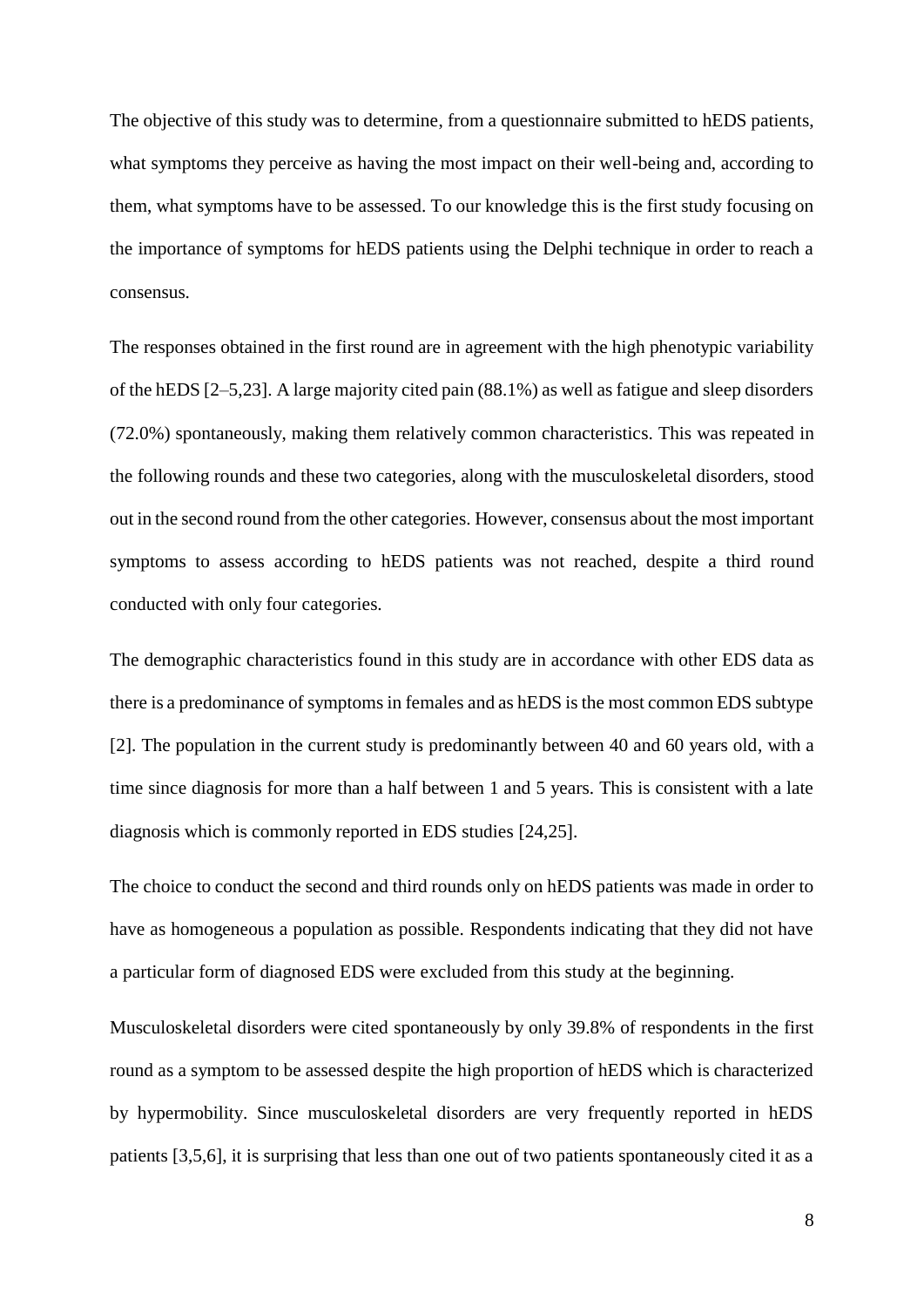symptom to be evaluated. One possible explanation is that musculoskeletal pain has been classified in the pain category and is therefore not accounted for in the musculoskeletal disorders category.

The respiratory disorders category was cited by 22% of respondents, just after gastro-intestinal disorders (25%) which is a documented symptom category in hEDS [26]. Respiratory symptoms have been relatively poorly studied in hEDS [27], and are often classified with cardiovascular symptoms or as cardiorespiratory symptoms in hEDS studies [3,4,23]. In view of the large number of symptoms in this category spontaneously cited by patients, we preferred to keep this category separate from cardiac symptoms and to associate heart related symptoms (mainly tachycardia, hypotension, and frequency or rhythm disorders) with autonomic symptoms. The indication of respiratory symptoms by about 1/5 of hEDS patients should encourage future studies on this part of the disease.

As underlined for the first round, these results show that there is a great variability in the opinions of hEDS patients about the most important symptom to assess. This is also shown by the concordance rate, which was only 33% in the second round. This suggests that the symptom assessment need to be individualized for each patient. This could take the form, as used here, of a ranking (in order of importance), by the patient, of the different categories of symptoms. This would allow evaluations to be focused on what matters most to the patient without leaving out what practitioners deem necessary. Such an approach would require a new study to evaluate this kind of tool. However, we can note a tendency to recognize three main categories that stand out. These categories are in order "pain", "fatigue and sleep disorders" and "musculoskeletal disorders". The "pain" category appears in the first 3 categories for 81.6% of respondents, fatigue and sleep disorders for 64.4% and musculoskeletal disorders for 47.1%. It is interesting to note that these results, based on patients' opinions, correspond to the main factors, pain and fatigue, influencing quality of life found in other studies, based on measurement scales, in adult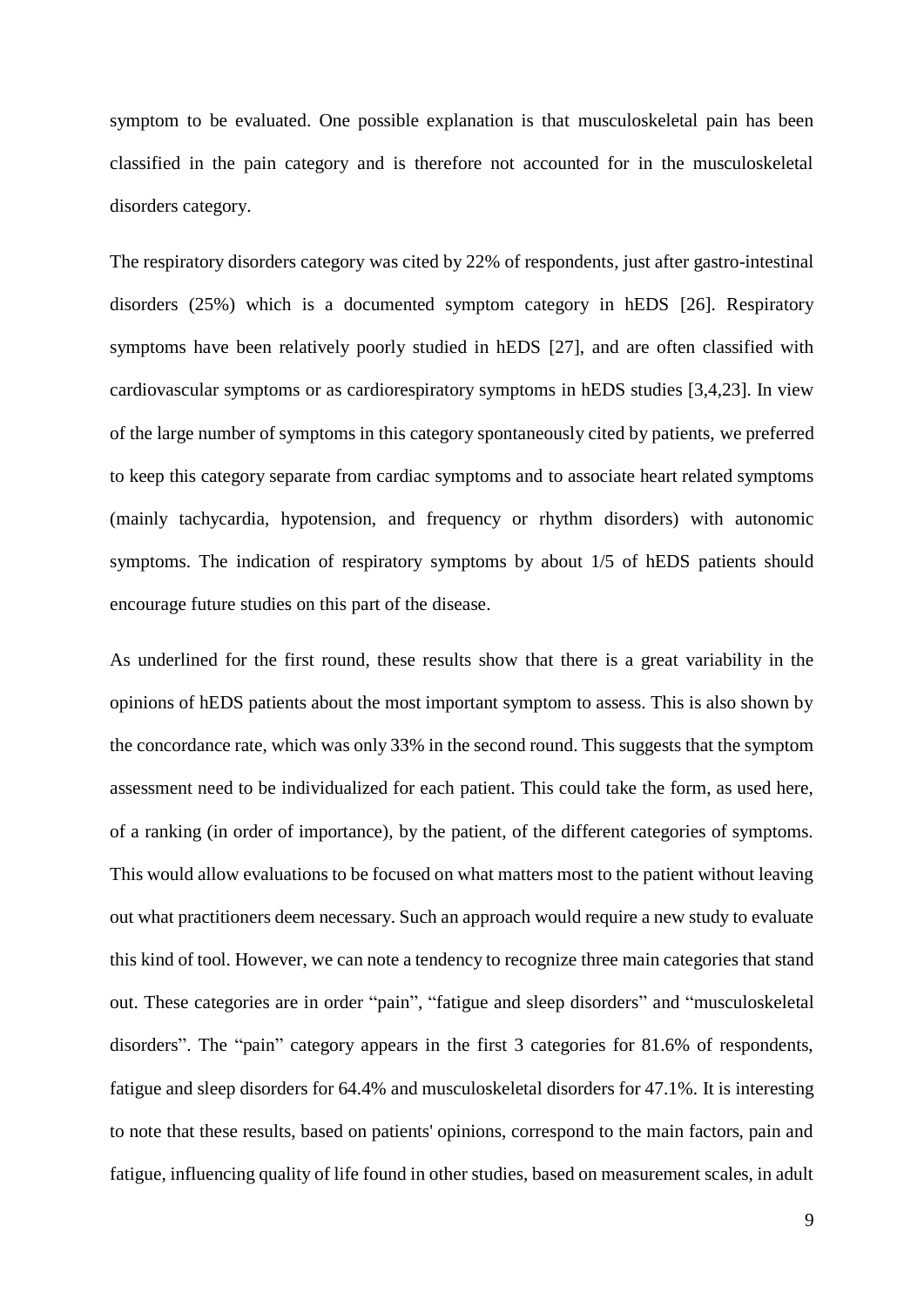and young patients with EDS or JHS [3,28–31]. Then follow a group of six categories with a close average ranking score between 4 and 5.5/10, and finally the category psychological disorders with an average of 3.1/10. It is also interesting to note that although the literature has shown frequent and significant associations with various psychological disorders [32,33], this category is classified as the least important to assess. We can see that 65.5% of respondents classified psychological disorders in the last 3 categories to be evaluated. This could raise the question of the acceptance of this symptom category for patients with hEDS. One possible explanation is that patients are not necessarily able to differentiate a psychological disorder from its associated symptoms. Furthermore, the aetiology of many of the symptoms may be physical, psychological or mixed, which is reflected in the high prevalence of subjective health complaints in EDS [34,35], and does not facilitate the identification of the signs of certain psychological disorders. As no particular conclusions could be drawn from the ranking of gastrointestinal disorders, headaches, cognitive disorders or autonomic disorders, these categories will not be discussed.

Symptoms related to walking, proprioception and balance were grouped together because of their clinical proximity and to limit the number of categories to be classified by respondents. It is obvious that this classification of symptoms into categories is purely semantic and that in daily life most of these categories interact with each other, but for more objectivity it was necessary to separate them in order to better target the needs of the patients. Other categories could have been added to the ten categories but the number was intentionally restricted in order to limit the extent of the possibilities during the second round ranking. The maintenance of only four categories allows a fair balance between too great a reduction which would have facilitated consensus but whose significance would have been altered, or too large a choice which would not have led to consensus. But, once again, the ranking was not unanimous since the rate of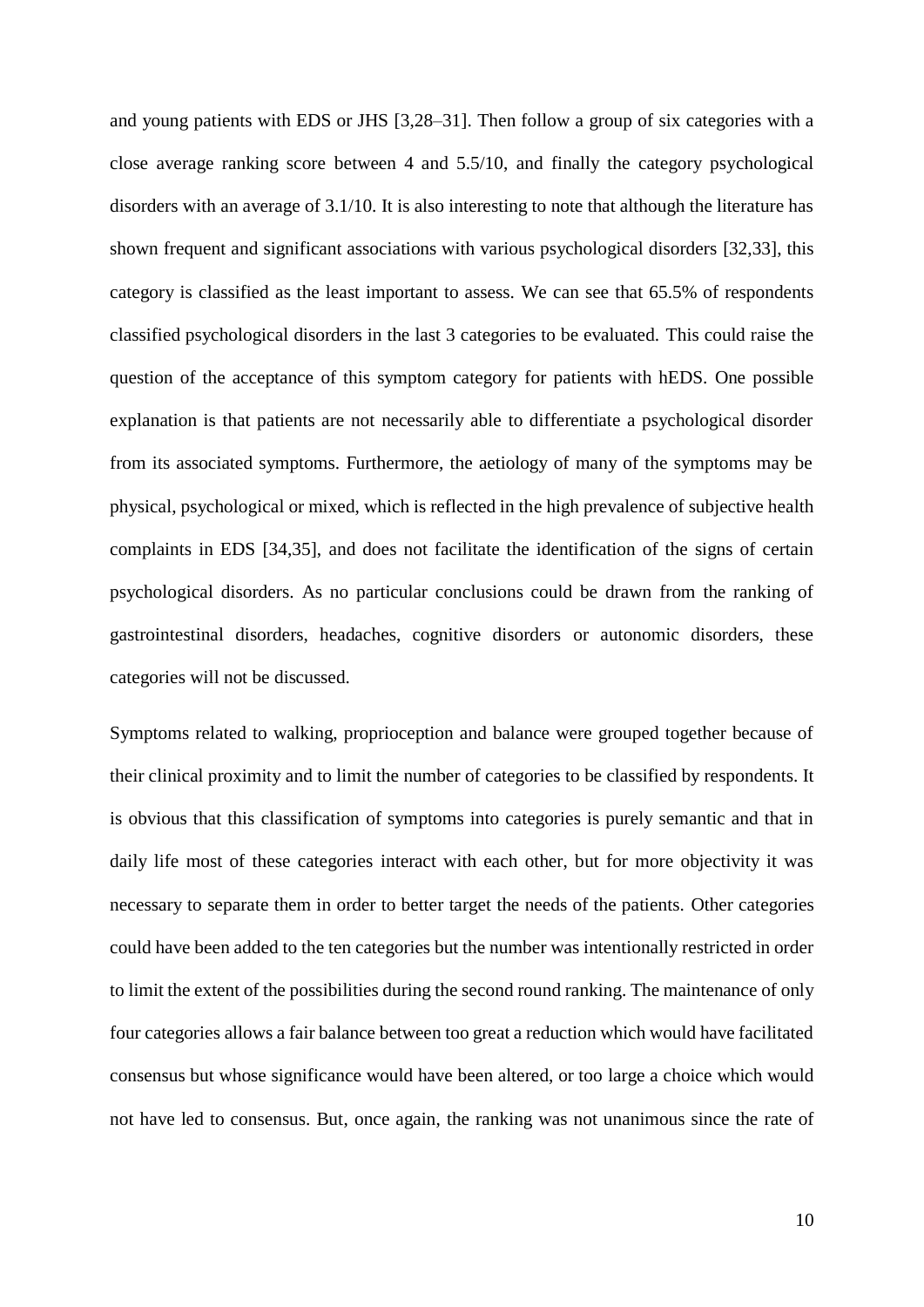concordance of the answers only reached 43%. It is interesting to note that the average ranking between these 4 categories is the same as in the second round.

A study by Palmer et al. (2017) led to the development of an assessment questionnaire for Joint Hypermobility Syndrome (JHS) patients: the Bristol Impact of Hypermobility (BIOH) [15]. It is interesting to note that the items of this questionnaire, established through focus groups and working groups with JHS patients, focus on pain, fatigue and the consequences of hypermobility. These three elements correspond to the most important categories to be assessed according to the hEDS patients in our study. Although the methods used in the two studies are different, the results are concordant and therefore seem to support the use of the BIOH with hEDS patients.

One limitation of this study is the use of patient-reported diagnosis. The first questionnaire was constructed to limit selection bias as much as possible. The possibility of answers indicating that the respondent had not been diagnosed by a doctor, or not to know the subtype of EDS, as well as the possibility of completing the questionnaire even in case of exclusion should promote transparency. However, the true proportion of respondents who have EDS was not measured. The recruitment that was conducted through a single national patient association may also be considered a limitation. The Delphi technique used here to collect an overall opinion does not provide the same level of detail as other more qualitative techniques such as focus groups. Thus the reasons why some symptoms are considered more important than others could not be explored. It does however allow a more quantitative approach to the patient's experience and should be considered as complementary to qualitative studies.

In conclusion, symptoms of pain, fatigue and sleep disorders and musculoskeletal disorders seem to be the most important to assess in patients with hEDS, however, there was not

11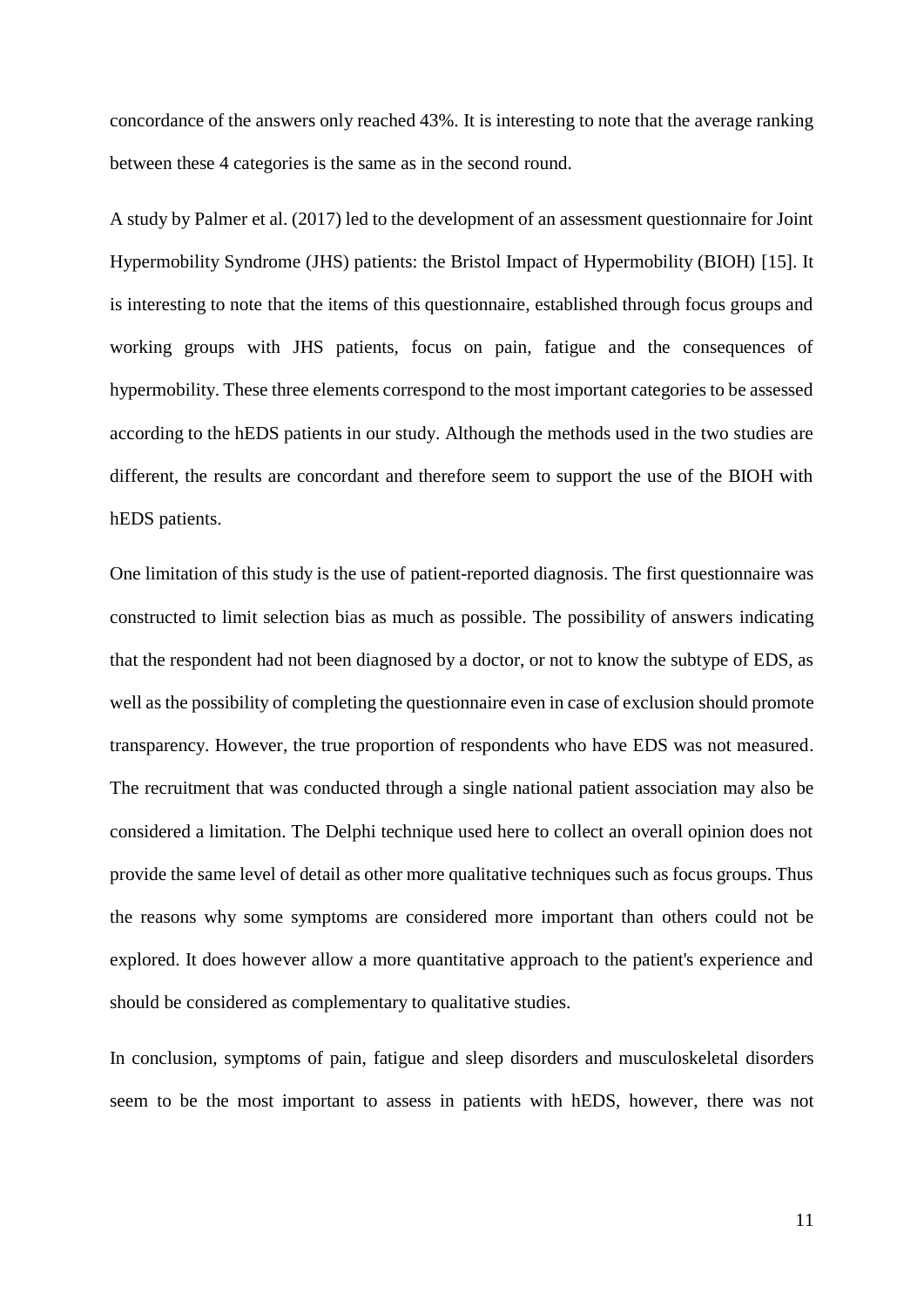consensus on this ranking. This data should be taken into account in the establishment of a standardized screening tool for research and for the direction of care.

## **Acknowledgements:**

The authors would like to thank the patients who have agreed to participate in this study as well as the patients association SED1+ who participated in the good progress of the protocol and Ms. Elise Dangtran-Ciccarelli and Mr. Thomas Gillard for their precious help in the translation of this work.

## **Disclosure statement:**

The authors report no conflicts of interest.

### **Funding:**

This research did not receive any specific grant from funding agencies in the public, commercial, or not-for-profit sectors.

## **Data Availability Statement:**

The data that support the findings of this study are available from the corresponding author, AH, upon reasonable request.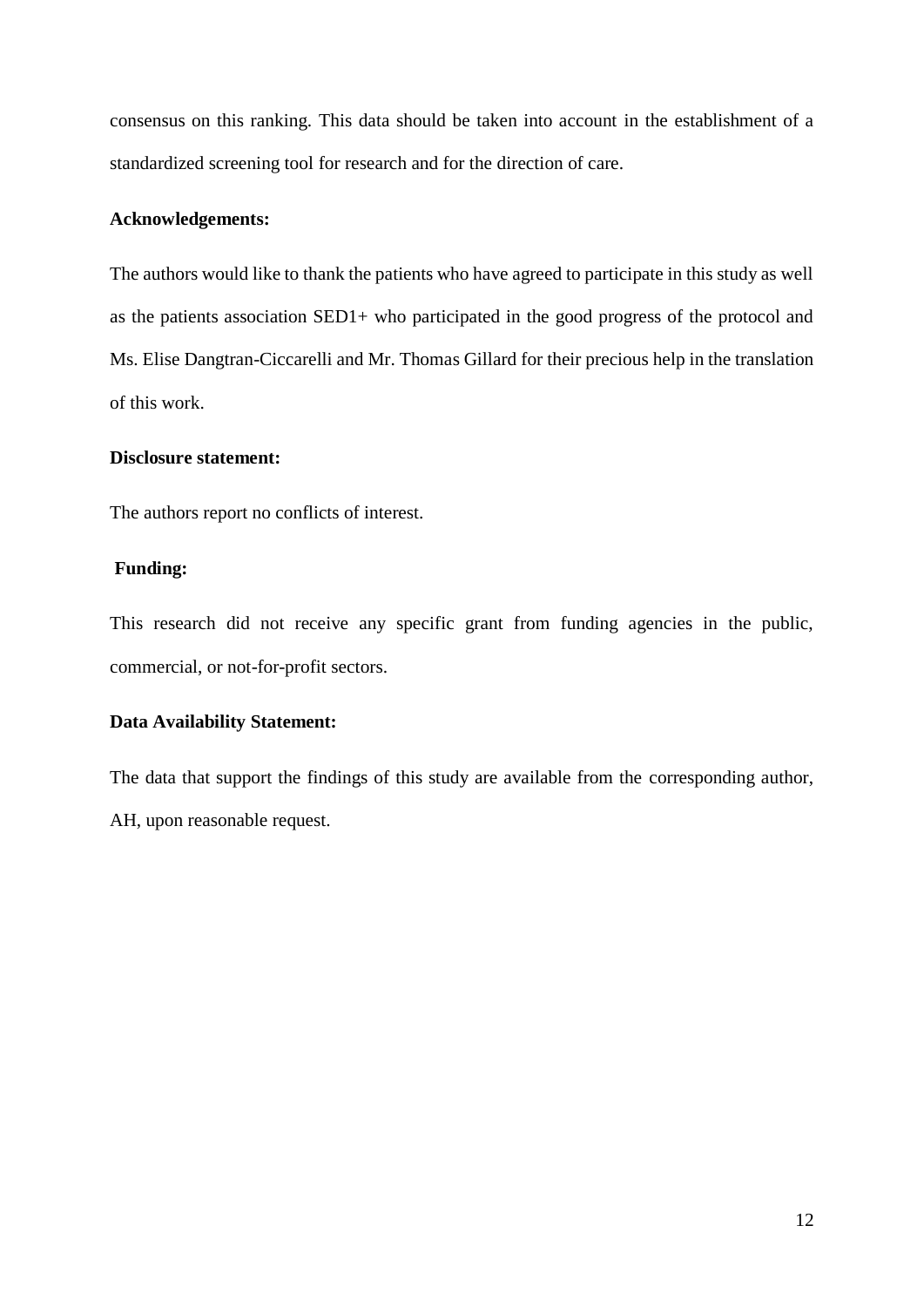#### **References**

- [1] Malfait F, Francomano C, Byers P, et al. The 2017 international classification of the Ehlers-Danlos syndromes. Am J Med Genet C Semin Med Genet. 2017;175:8–26.
- [2] Tinkle B, Castori M, Berglund B, et al. Hypermobile Ehlers-Danlos syndrome (a.k.a. Ehlers-Danlos syndrome Type III and Ehlers-Danlos syndrome hypermobility type): Clinical description and natural history. Am J Med Genet C Semin Med Genet. 2017;175:48–69.
- [3] Castori M, Camerota F, Celletti C, et al. Natural history and manifestations of the hypermobility type Ehlers-Danlos syndrome: A pilot study on 21 patients. Am J Med Genet A. 2010;152A:556– 564.
- [4] De Wandele I, Rombaut L, Malfait F, et al. Clinical heterogeneity in patients with the hypermobility type of Ehlers-Danlos Syndrome. Res Dev Disabil. 2013;34:873–881.
- [5] Murray B, Yashar BM, Uhlmann WR, et al. Ehlers-Danlos syndrome, hypermobility type: A characterization of the patients' lived experience. Am J Med Genet A. 2013;161:2981–2988.
- [6] Rombaut L, Malfait F, Cools A, et al. Musculoskeletal complaints, physical activity and healthrelated quality of life among patients with the Ehlers–Danlos syndrome hypermobility type. Disabil Rehabil. 2010;32:1339–1345.
- [7] Rombaut L, Malfait F, De Paepe A, et al. Impairment and impact of pain in female patients with Ehlers-Danlos syndrome: A comparative study with fibromyalgia and rheumatoid arthritis. Arthritis Rheum. 2011;63:1979–1987.
- [8] Tran ST, Jagpal A, Koven ML, et al. Symptom complaints and impact on functioning in youth with hypermobile Ehlers–Danlos syndrome. J Child Health Care. 2019;136749351986717.
- [9] Corrado B, Ciardi G. Hypermobile Ehlers-Danlos syndrome and rehabilitation: taking stock of evidence based medicine: a systematic review of the literature. J Phys Ther Sci. 2018;30:843– 847.
- [10] Bennett SE, Walsh N, Moss T, et al. Understanding the psychosocial impact of joint hypermobility syndrome and Ehlers–Danlos syndrome hypermobility type: a qualitative interview study. Disabil Rehabil. 2019;1–10.
- [11] Bennett SE, Walsh N, Moss T, et al. The lived experience of Joint Hypermobility and Ehlers-Danlos Syndromes: a systematic review and thematic synthesis. Phys Ther Rev. 2019;24:12–28.
- [12] Berglund B, Nordström G, Lützén K. Living a restricted life with Ehlers-Danlos Syndrome (EDS). Int J Nurs Stud. 2000;37:111–118.
- [13] Bovet C, Carlson M, Taylor M. Quality of life, unmet needs, and iatrogenic injuries in rehabilitation of patients with Ehlers-Danlos Syndrome hypermobility type/Joint Hypermobility Syndrome. Am J Med Genet A. 2016;170:2044–2051.
- [14] Terry RH, Palmer ST, Rimes KA, et al. Living with joint hypermobility syndrome: patient experiences of diagnosis, referral and self-care. Fam Pract. 2015;32:354–358.
- [15] Palmer S, Cramp F, Lewis R, et al. Development and initial validation of the Bristol Impact of Hypermobility questionnaire. Physiotherapy. 2017;103:186–192.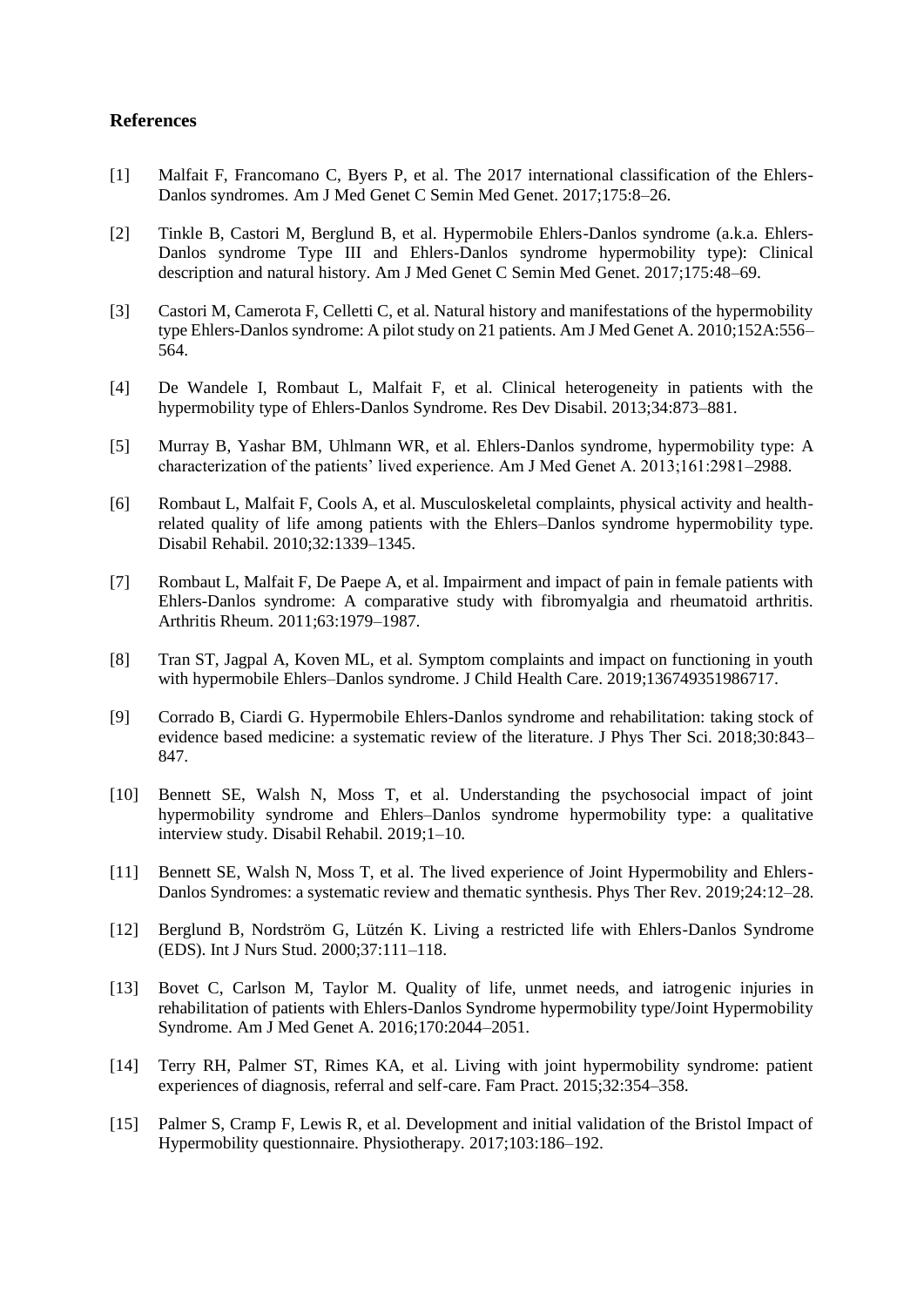- [16] Dalkey N, Helmer O. An Experimental Application of the DELPHI Method to the Use of Experts. Manag Sci. 1963;9:458–467.
- [17] Linstone HA, Turoff M, editors. The Delphi method: techniques and applications. Reading, Mass: Addison-Wesley Pub. Co., Advanced Book Program; 1975.
- [18] Diamond IR, Grant RC, Feldman BM, et al. Defining consensus: A systematic review recommends methodologic criteria for reporting of Delphi studies. J Clin Epidemiol. 2014;67:401–409.
- [19] Lange T, Schmitt J, Kopkow C, et al. What Do Patients Expect From Total Knee Arthroplasty? A Delphi Consensus Study on Patient Treatment Goals. J Arthroplasty. 2017;32:2093-2099.e1.
- [20] van den Driessen Mareeuw FA, Coppus AMW, Delnoij DMJ, et al. Capturing the complexity of healthcare for people with Down syndrome in quality indicators - a Delphi study involving healthcare professionals and patient organisations. BMC Health Serv Res. 2020;20.
- [21] LimeSurvey Project Team, Carsten Schmitz. LimeSurvey: An Open Source survey tool [Internet]. Hamburg, Germany: LimeSurvey Project; 2012. Available from: http://www.limesurvey.org.
- [22] R Core Team. R : A Language and environment for statistical computing [Internet]. R Foundation for Statistical Computing. Vienna, Austria; 2017. Available from: http://www.R-project.org/.
- [23] Rombaut L, Malfait F, De Wandele I, et al. Medication, Surgery, and Physiotherapy Among Patients With the Hypermobility Type of Ehlers-Danlos Syndrome. Arch Phys Med Rehabil. 2011;92:1106–1112.
- [24] McGillis L, Mittal N, Santa Mina D, et al. Utilization of the 2017 diagnostic criteria for hEDS by the Toronto GoodHope Ehlers–Danlos syndrome clinic: A retrospective review. Am J Med Genet A. 2020;182:484–492.
- [25] Bénistan K, Martinez V. Pain in hypermobile Ehlers-Danlos syndrome: New insights using new criteria. Am J Med Genet A. 2019;179:1226–1234.
- [26] Fikree A, Chelimsky G, Collins H, et al. Gastrointestinal involvement in the Ehlers-Danlos syndromes. Am J Med Genet C Semin Med Genet. 2017;175:181–187.
- [27] Reychler G, Liistro G, Piérard GE, et al. Inspiratory muscle strength training improves lung function in patients with the hypermobile Ehlers-Danlos syndrome: A randomized controlled trial. Am J Med Genet A. 2019;179:356–364.
- [28] Hakim A, De Wandele I, O'Callaghan C, et al. Chronic fatigue in Ehlers-Danlos syndrome-Hypermobile type. Am J Med Genet C Semin Med Genet. 2017;175:175–180.
- [29] Chopra P, Tinkle B, Hamonet C, et al. Pain management in the Ehlers-Danlos syndromes. Am J Med Genet C Semin Med Genet. 2017;175:212–219.
- [30] Mu W, Muriello M, Clemens JL, et al. Factors affecting quality of life in children and adolescents with hypermobile Ehlers-Danlos syndrome/hypermobility spectrum disorders. Am J Med Genet A. 2019;179:561–569.
- [31] Pacey V, Tofts L, Adams RD, et al. Quality of life prediction in children with joint hypermobility syndrome: Quality of life in youth hypermobility. J Paediatr Child Health. 2015;51:689–695.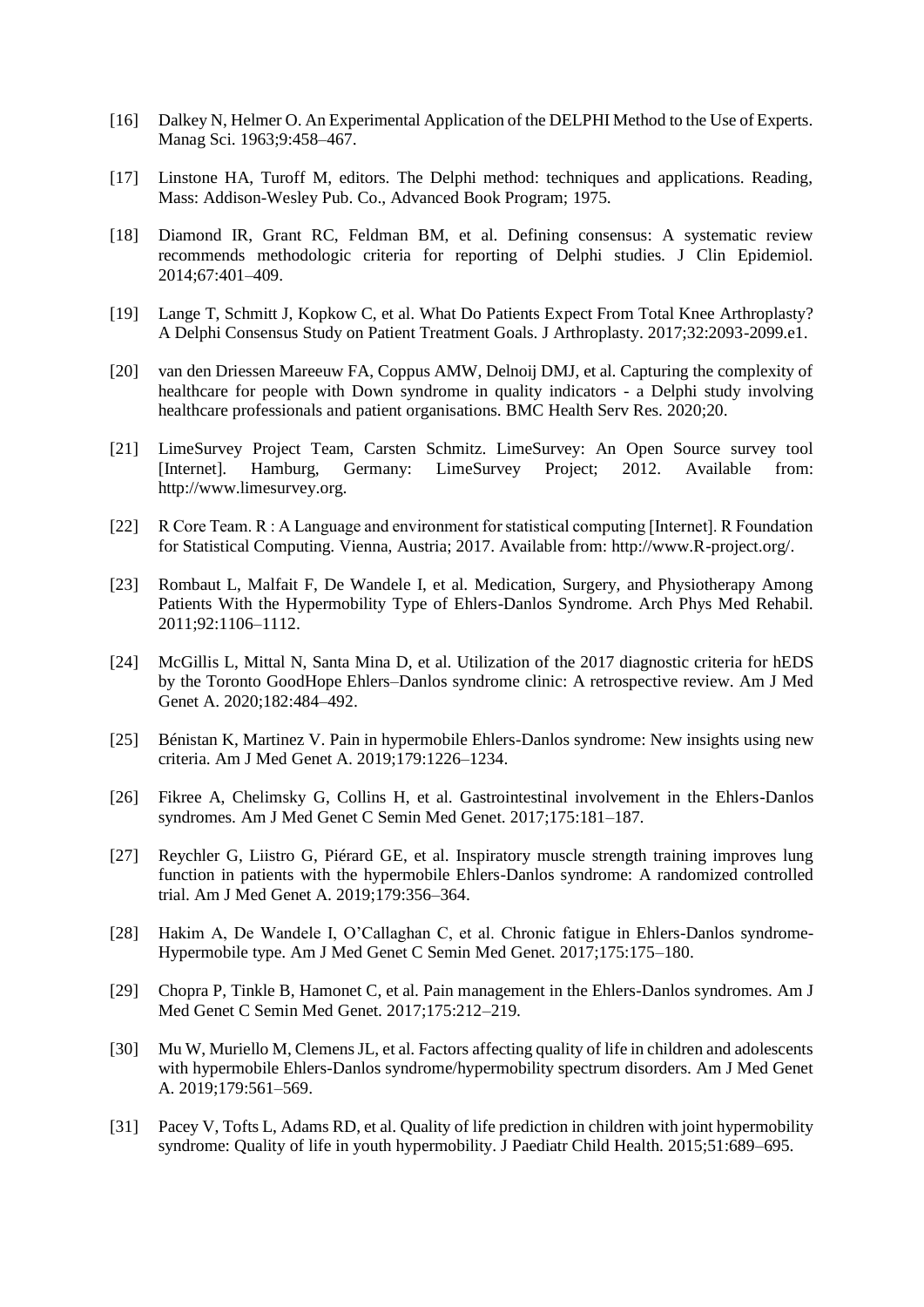- [32] Baeza-Velasco C, Bourdon C, Montalescot L, et al. Low- and high-anxious hypermobile Ehlers– Danlos syndrome patients: comparison of psychosocial and health variables. Rheumatol Int. 2018;38:871–878.
- [33] Bulbena A, Baeza-Velasco C, Bulbena-Cabré A, et al. Psychiatric and psychological aspects in the Ehlers-Danlos syndromes. Am J Med Genet C Semin Med Genet. 2017;175:237–245.
- [34] Hope L, Juul-Kristensen B, Løvaas H, et al. Subjective health complaints and illness perception amongst adults with Joint Hypermobility Syndrome/Ehlers–Danlos Syndrome-HypermobilityType – a cross-sectional study. Disabil Rehabil. 2019;41:333–340.
- [35] Maeland S, Assmus J, Berglund B. Subjective health complaints in individuals with Ehlers– Danlos syndrome: A questionnaire study. Int J Nurs Stud. 2011;48:720–724.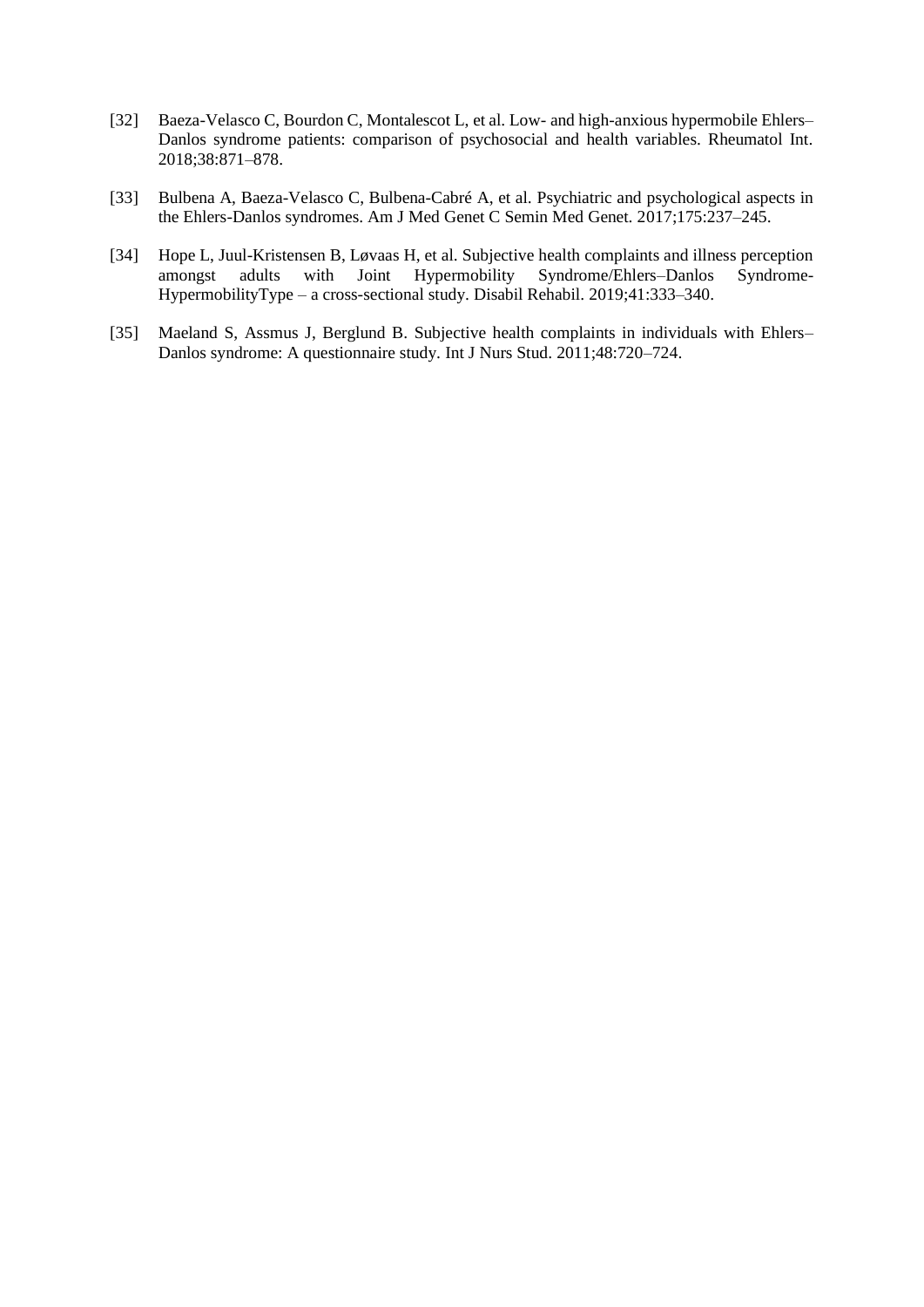



*Figure 1: Inclusion and exclusion flowchart.*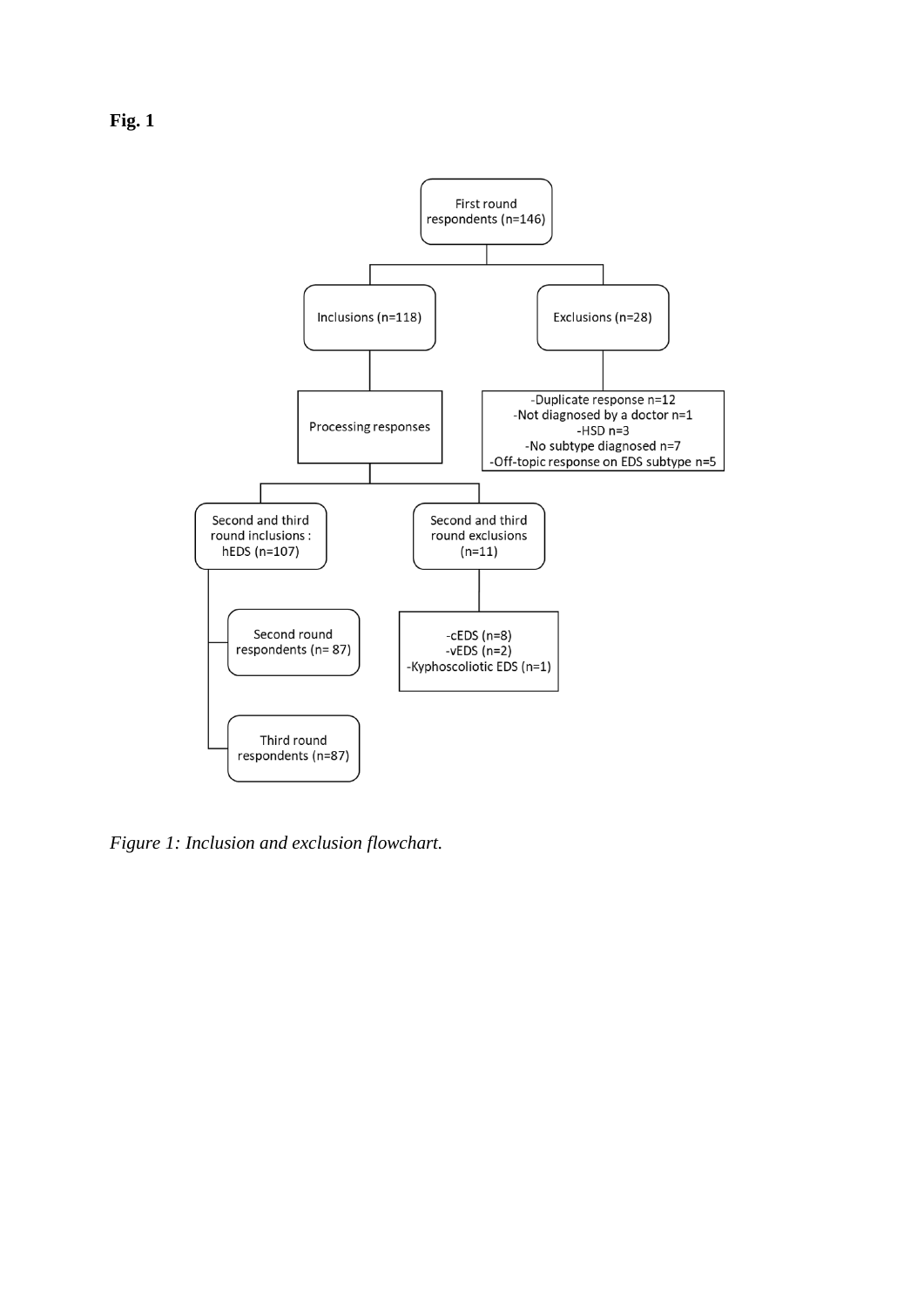

*Figure 2 Caption: First round percentage of citation per category for all included respondents (n=118). Reponses to the question "What are the main symptoms that influence your health and which we should assess?".*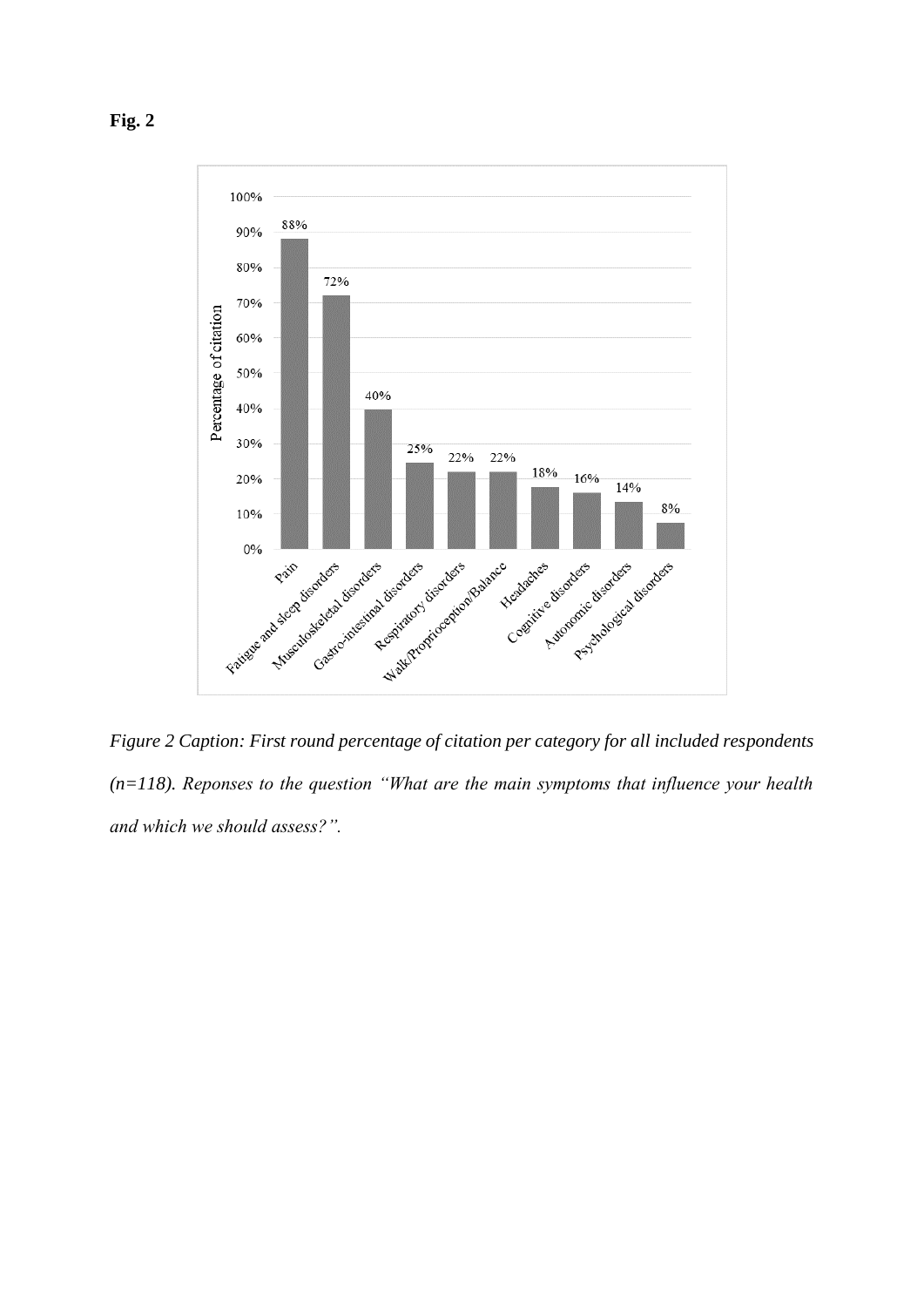



*Figure 3 Caption: Second round ranking distribution (n=87).*

*Responses to the question "What are the main symptoms that influence your health and which we should assess? Rank the symptoms from the most important to assess in your opinion […] to the least important to assess […]". A value of 10 was assigned to the category ranked as most important, and a value of 1 to the category ranked as least important. Boxplots represent from bottom to top: minimum, first quartile, median, third quartile and maximum. Black diamonds and values represent the mean.*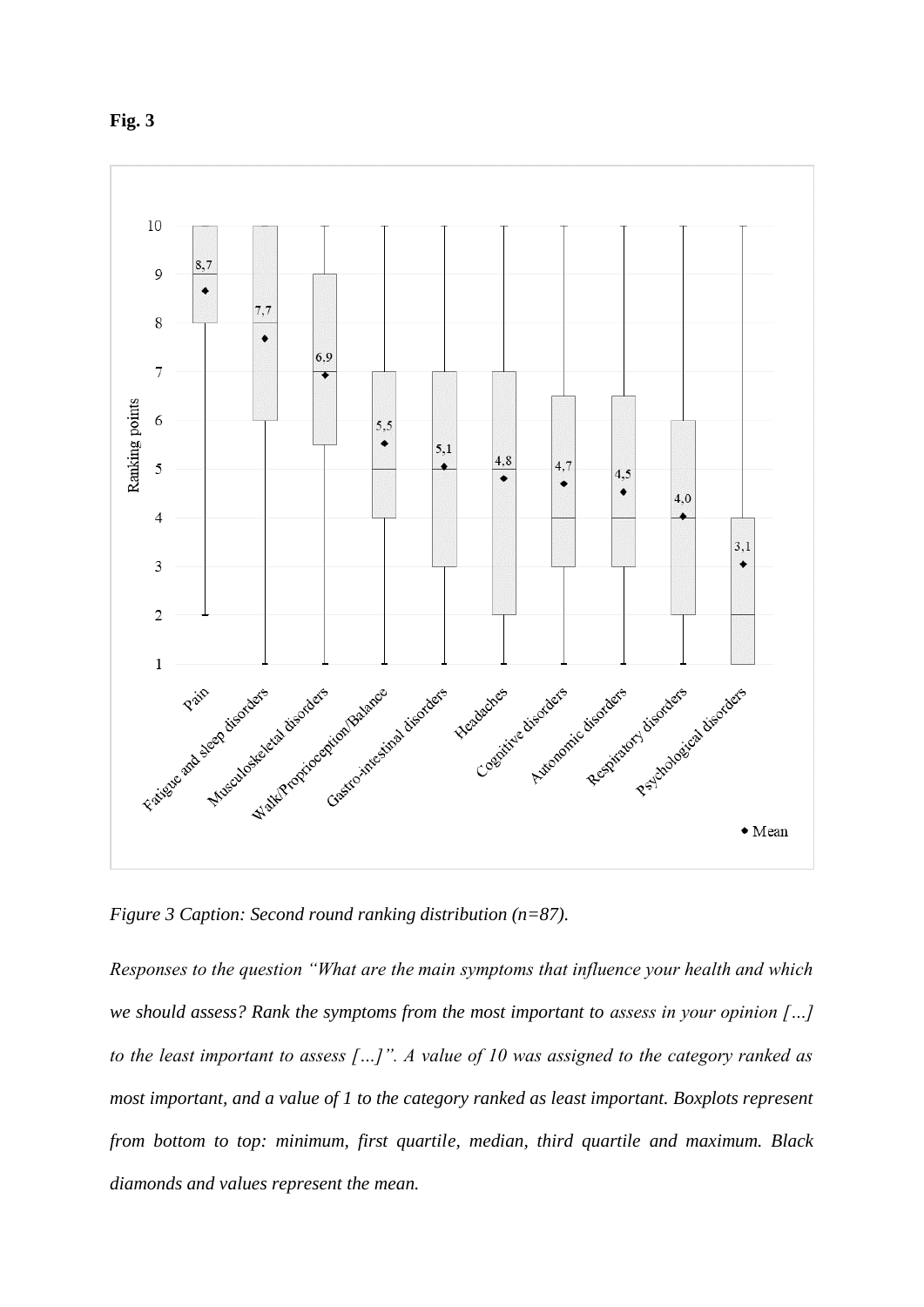

*Figure 4 Caption: Third round ranking distribution (n=87).* 

*Responses to the question "What are the main symptoms that influence your health and which we should assess? Rank the symptoms from the most important to assess in your opinion […] to the least important to assess […]". A value of 4 was assigned to the category ranked as most important, and a value of 1 to the category ranked as least important. Boxplots represent from bottom to top: minimum, first quartile, median, third quartile and maximum. As the median may be equal to the first or third quartile, it is represented by black squares. Black diamonds and values represent the mean.*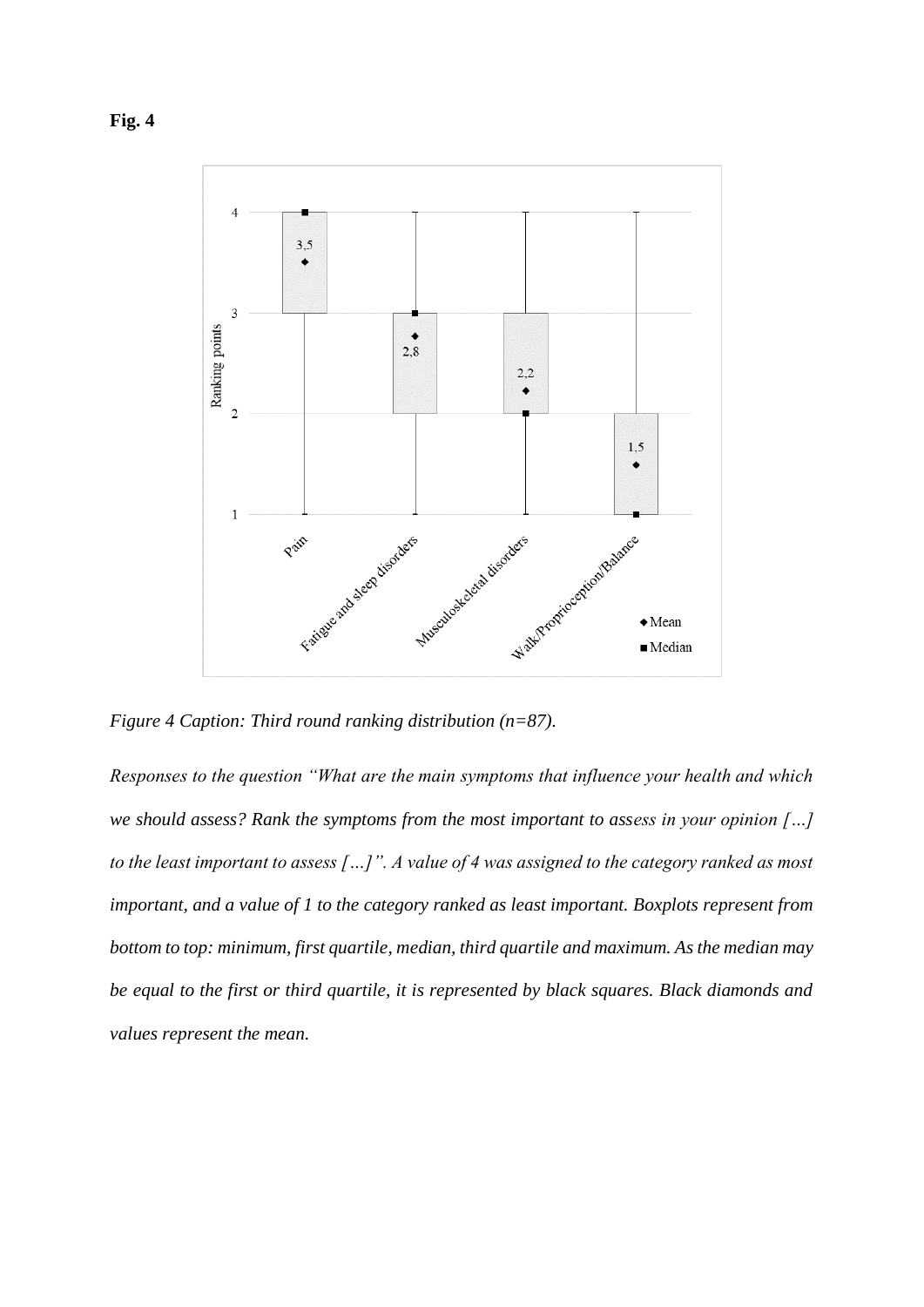|                                      |          | Global         | hEDS                        | <b>cEDS</b> | <b>vEDS</b> | <b>kEDS</b>  |
|--------------------------------------|----------|----------------|-----------------------------|-------------|-------------|--------------|
|                                      |          | $n=118$        | $n=107$                     | $n=8$       | $n=2$       | $n=1$        |
| Gender                               | Men      |                | 6                           |             | $\Omega$    | 0            |
|                                      |          | $(5.9\%)$      | $(5.6\%)$                   | $(12.5\%)$  | $(0\%)$     | $(0\%)$      |
|                                      | Women    | 111            | 101                         |             |             |              |
|                                      |          | $(94.1\%)$     | $(94.4\%)$                  | (87.5%)     | $(100\%)$   | $(100\%)$    |
| Age<br>(years)                       | < 20     | 10             | 9                           | 0           | 0           |              |
|                                      |          | $(8.5\%)$      | $(8.4\%)$                   | $(0\%)$     | $(0\%)$     | $(100\%)$    |
|                                      | 20 to 40 | 29             | 27                          |             |             | 0            |
|                                      |          | $(24.6\%)$     | $(25.2\%)$                  | $(12.5\%)$  | $(50.0\%)$  | $(0\%)$      |
|                                      | 40 to 60 | 67             | 61                          | 6           | 0           | 0            |
|                                      |          | $(56.8\%)$     | $(57.0\%)$                  | $(75.0\%)$  | $(0\%)$     | $(0\%)$      |
|                                      | >60      | 12             | 10                          |             |             | 0            |
|                                      |          | $(10.2\%)$     | $(9.3\%)$                   | $(12.5\%)$  | $(50.0\%)$  | $(0\%)$      |
| <b>Diagnosed</b><br>since<br>(years) | $\leq 1$ | 17             | 16                          |             | $\theta$    | $\theta$     |
|                                      |          | $(14.4\%)$     | $(15.0\%)$                  | $(12.5\%)$  | $(0\%)$     | $(0\%)$      |
|                                      | $1$ to 5 | 64             | 56                          | 6           | 1           | 1            |
|                                      |          | $(54.2\%)$     | $(52.3\%)$                  | $(75.0\%)$  | $(50\%)$    | $(100\%)$    |
|                                      | 5 to 10  | 28             | 26                          |             |             | 0            |
|                                      |          | (23.7%)        | $(24.3\%)$                  | $(12.5\%)$  | $(50\%)$    | $(0\%)$      |
|                                      | 10 to 15 |                | 7                           | 0           | 0           | $\mathbf{0}$ |
|                                      |          | $(5.9\%)$      | $(6.5\%)$                   | $(0\%)$     | $(0\%)$     | $(0\%)$      |
|                                      | 15 to 20 | $\overline{2}$ | $\mathcal{D}_{\mathcal{L}}$ | $\Omega$    | 0           | 0            |
|                                      |          | (1.7%)         | $(1.9\%)$                   | $(0\%)$     | $(0\%)$     | $(0\%)$      |
|                                      | >20      | 0              | $\Omega$                    | $\Omega$    | 0           | 0            |
|                                      |          | $(0\%)$        | $(0\%)$                     | $(0\%)$     | $(0\%)$     | $(0\%)$      |

Table 1 : First round demographical data

*Demographical data for all included respondents and for each subtype of EDS with number* 

*(percentage).*

*hEDS, hypermobile EDS; cEDS, classical EDS; vEDS, vascular EDS, kEDS, kyphoscoliosis* 

*EDS.*